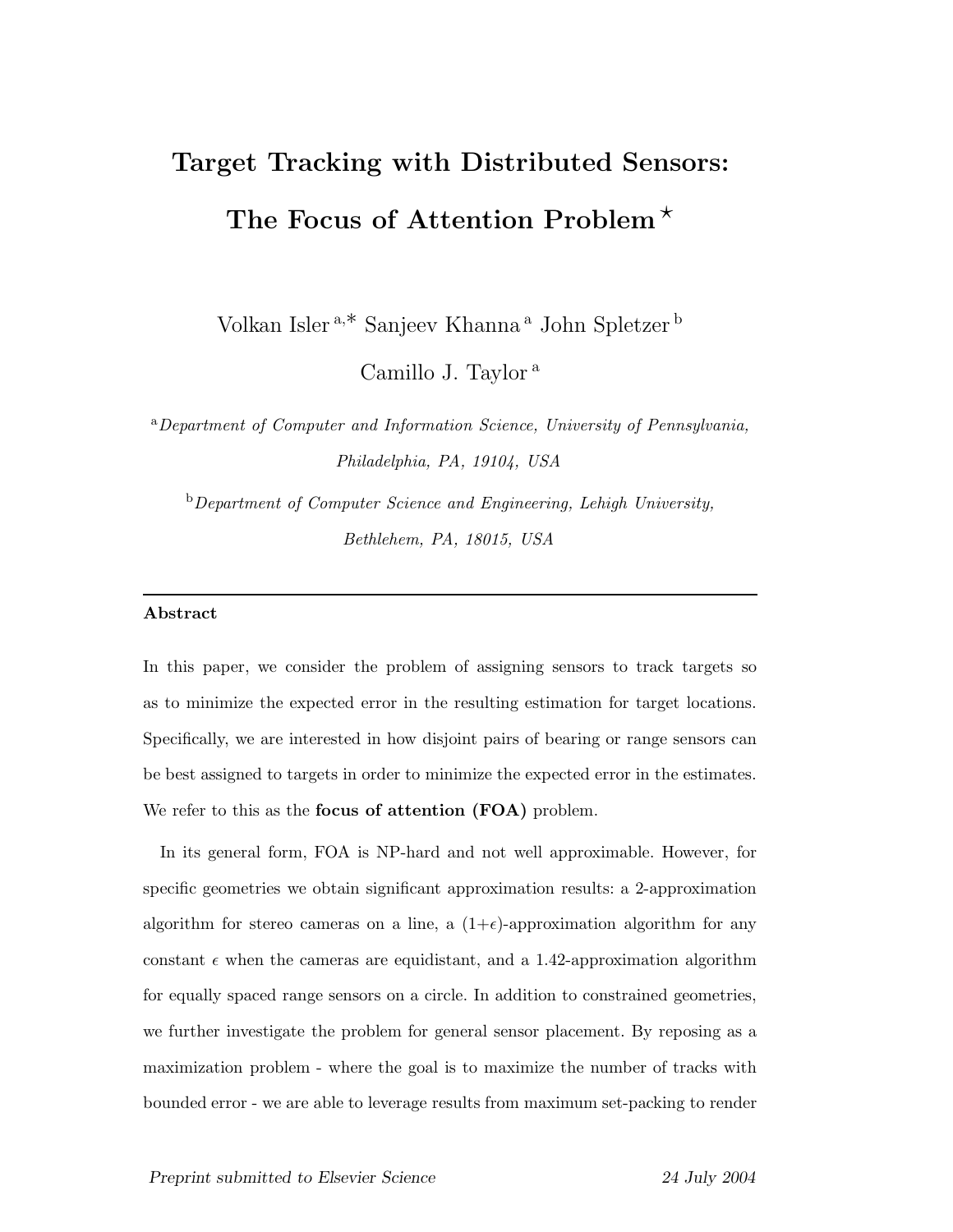the problem approximable.

We demonstrate the utility of these algorithms in simulation for a target tracking task, and for localizing a team of mobile agents in a sensor network. These results provide insights into sensor/target assignment strategies, as well as sensor placement in a distributed network.

*Key words:* Focus of Attention, sensor assignment, approximation algorithms

### **1 Introduction**

Sensor networks are the enablers of a technology which can best be described as omnipresence. Small, inexpensive, low power sensors distributed throughout an environment can provide ubiquitous situational awareness. The technology lends itself well to surveillance and monitoring tasks - including target tracking - and it is in this application where our interests lie. Unfortunately, the sensors used for these tasks are inherently limited, and individually incapable of estimating the target state. Without additional constraints, a minimum of two bearing sensors (such as cameras) are required to estimate the position of a target. For range sensors, three are required to localize a target (although this can be reduced to two using filtering techniques). Noting that the measurements provided by these sensors are also corrupted by noise, we realize

 $*$  A preliminary version of this paper appeared in the Proceedings of IEEE/RSJ International Conference on Intelligent Robots and Systems (IROS), 2003.

<sup>∗</sup> Corresponding Author.

*Email addresses:* isleri@cis.upenn.edu (Volkan Isler),

sanjeev@cis.upenn.edu (Sanjeev Khanna), spletzer@cse.lehigh.edu (John Spletzer), cjtaylor@cis.upenn.edu (Camillo J. Taylor).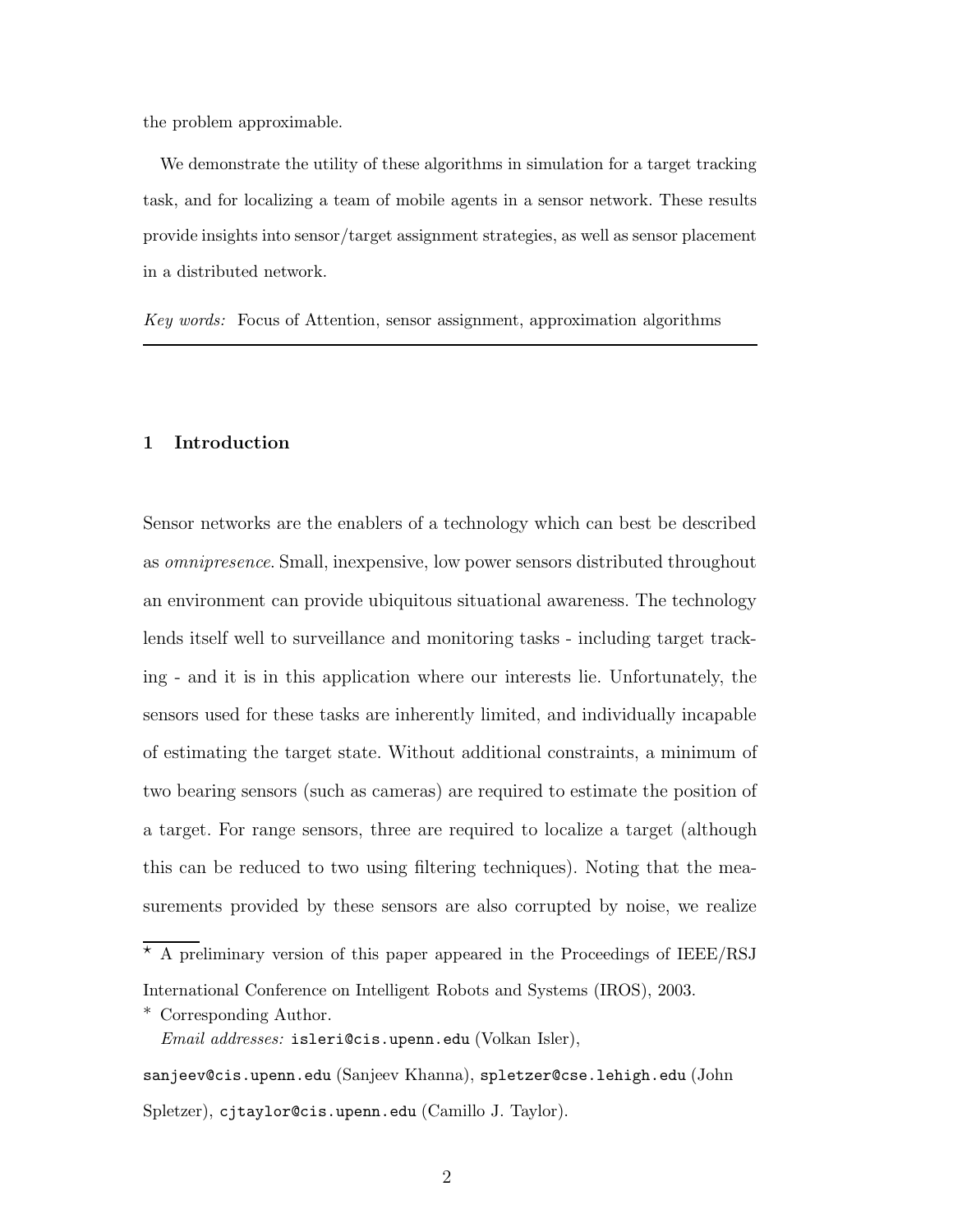

Fig. 1. *An instance of the Focus of Attention problem where eight cameras are tracking four targets. Two cameras are needed to estimate the position of a target and a camera cannot track more than one target.*

that the choice of which measurements to combine can greatly influence the accuracy of our tracking estimates.

Consider a distributed set of such sensors charged with tracking groups of targets as illustrated in Figure 1. In this paper, we restrict our investigation to the case where each sensor is capable of tracking a single target at any given point in time. Such an assumption is appropriate for active sensors such as pan-tilt-zoom (PTZ) cameras, which are finding significantly increased usage in the current geopolitical climate [1], or when the computational requirements of tracking algorithms support only a single target assignment. With this in mind, our problem can be viewed as an optimal allocation of resources for target tracking. How should disjoint pairs of sensors be assigned to targets so that the sum of errors in target position estimates is minimized? We refer to this as the focus of attention problem for distributed sensors.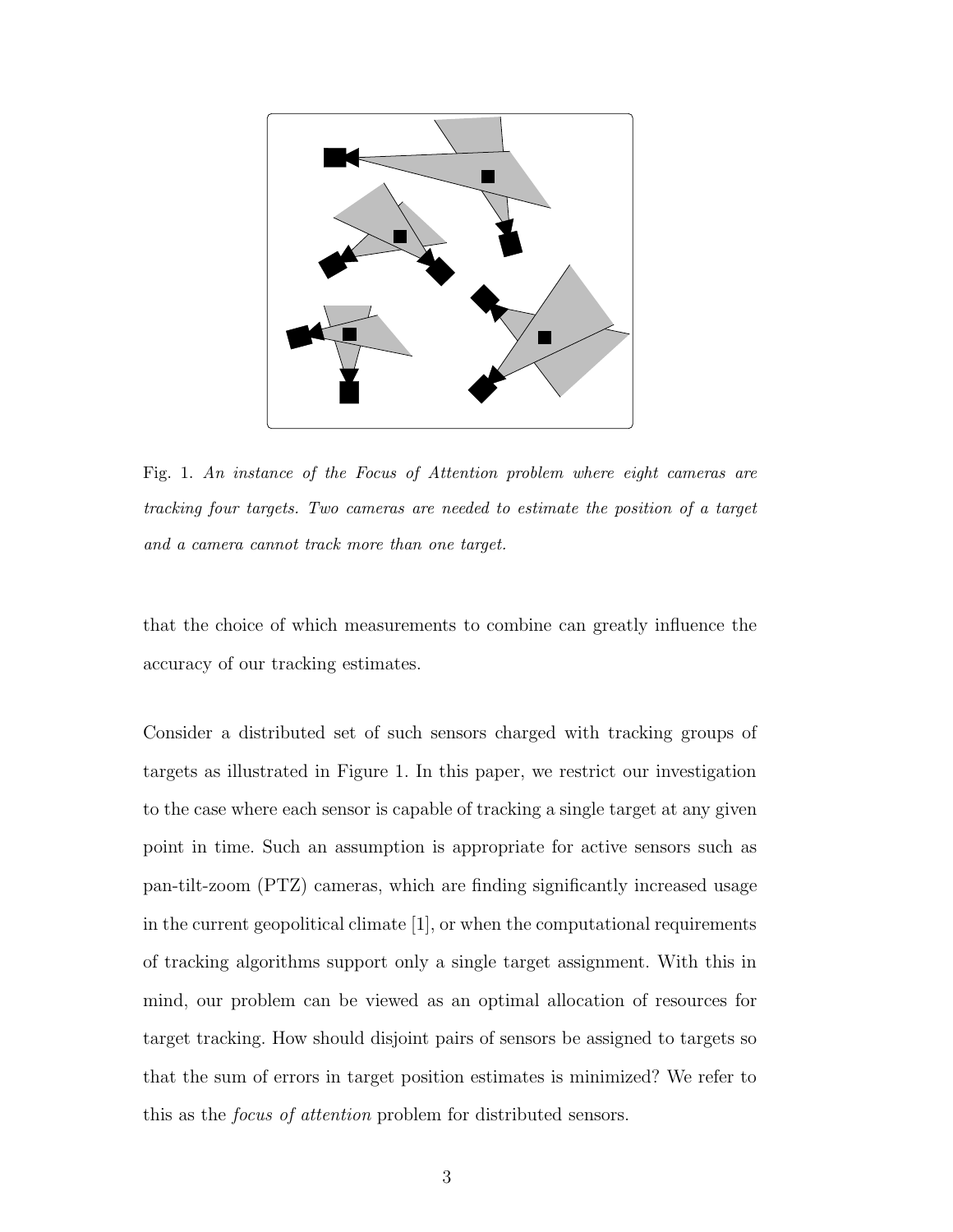## **2 Related Work**

Since the measurements of multiple sensors are combined to estimate target pose, our work relates strongly to research in sensor fusion. Fusing measurements from multiple sensors for improving tracking performance has been the subject of significant research [2]. However, the focus has been on combining measurements from sensors (radars, laser range-finders, etc.) individually capable of estimating the target state (position, velocity, etc.). As our sensors require the fusion of pairs of measurements, we desire instead an optimal assignment of *disjoint sensor pairs* to targets. This added dimension changes the complexity of the problem entirely, and distinguishes our work from previous approaches.

Within the robotics community, Durrant-Whyte *et al.* pioneered work in sensor fusion and robot localization. This yielded significant improvements to methods used in mobile robot navigation, localization and mapping [3,4]. Thrun et al. have also contributed significant research to these areas [5,6]. However, our work distinguishes itself from traditional data fusion techniques in that the sensors themselves are actively managed to improve the quality of the measurements obtained *prior* to the data fusion phase, resulting in corresponding improvements in state estimation.

There has been other related research under the heading of sensor networks. Cortes et al. investigated the issue of sensor coverage [7]. In their model a single sensor is sufficient to cover a point, however the quality of coverage decreases with distance. This research focused on the movement of sensor networks while ensuring optimal coverage. Our work begins where the sen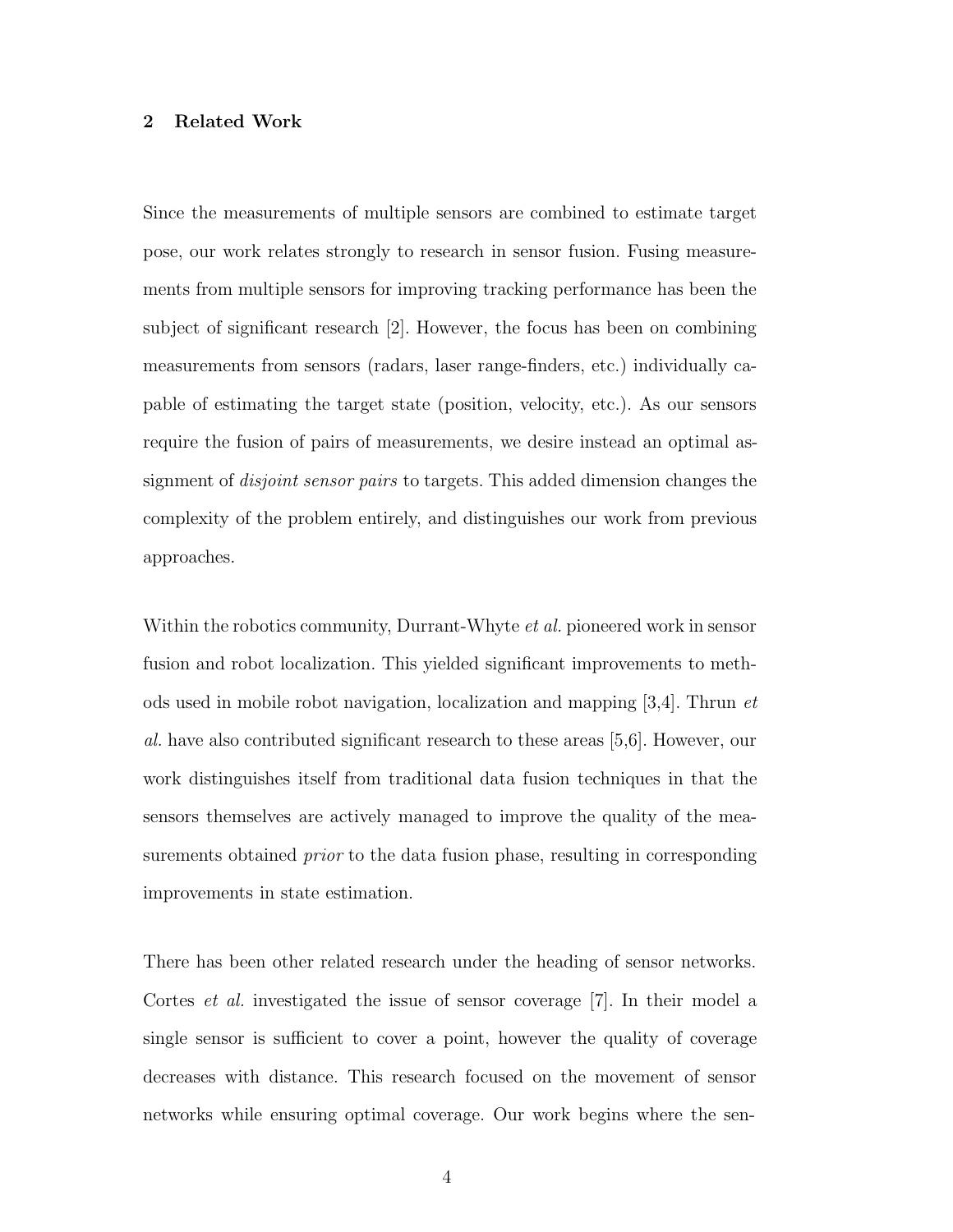sor coverage problem leaves off, and is applicable when multiple sensors are required for monitoring a single region. Jung and Sukhatme examined a heterogeneous network of static and mobile sensors for target tracking [8]. Using a region based approach, each robot attempted to maximize the number of tracked targets per region. In contrast to our work, data fusion issues were not considered. Lastly, Horling *et al.* [9] focused on network management optimization to ensure target observability and synchronized sensor observations in order to better estimate target position. In sharp contrast, our approach optimizes explicit sensor error metrics to obtain an optimal or near optimal sensor-target assignment.

## **3 The Focus of Attention Problem**

The following are the standard definitions used for analysis of approximation algorithms [10] that will be used in the paper:

**Definition 1** A polynomial algorithm,  $\mathcal{A}$ , is said to be an  $\alpha$ -approximation algorithm, if for every problem instance  $I$ ,  $A$  produces a solution whose cost is within a factor  $\alpha$  of the cost of the optimal solution.

**Definition 2** A polynomial-time approximation scheme (PTAS) is a family of algorithms  $A_{\epsilon} : \epsilon > 0$  such that for each  $\epsilon > 0$ ,  $A_{\epsilon}$  is a  $(1+\epsilon)$ -approximation algorithm which runs in polynomial time in input size for fixed  $\epsilon$ .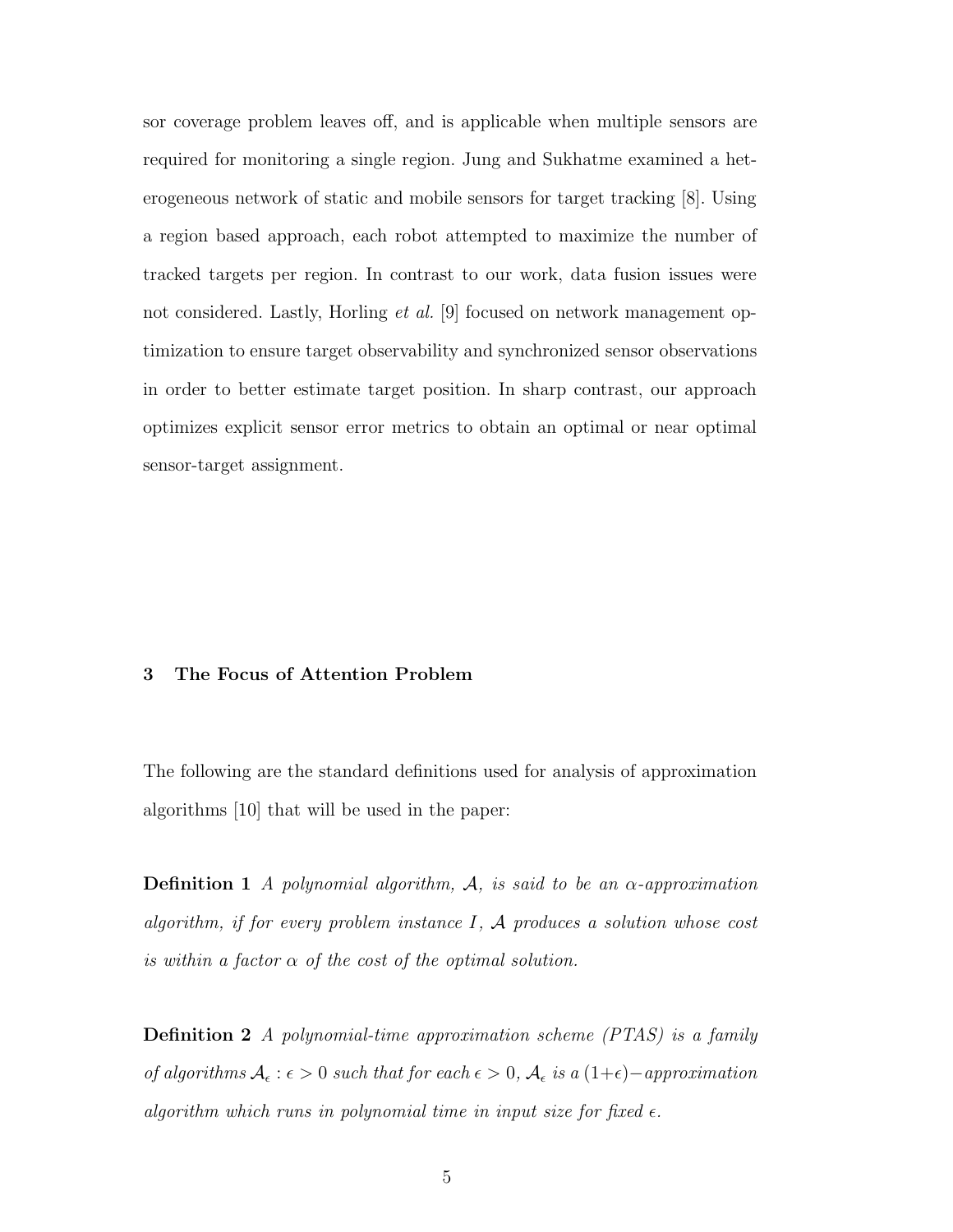#### 3.1 Problem Definition

The focus of attention problem (FOA) is formally defined as as follows: The input consists of n targets, 2n sensors and a cost function  $c(i, j, k)$  which indicates the cost of tracking target k using sensors i and j where  $i, j \in$  $\{1,\ldots,2n\}$  and  $k \in \{1,\ldots,n\}$ . In the sequel, this cost represents the expected error associated with a position estimate obtained by fusing the information from sensors i and j. We are required to output an assignment: a set of n triples such that each target is tracked by two sensors, no sensor is used to track more than one target and the sum of errors associated with triples is minimized.

FOA is closely related to the following problem [11]:

**Definition 3 (3D-Assignment)** Given three sets X, Y and W and a cost function  $c: X \times Y \times W \to N$ , find an assignment A (i.e. a subset of  $X \times Y \times W$ ) such that every element of  $X \cup Y \cup W$  belongs to exactly one element of A) such that  $\sum_{(i,j,k)\in A} c(i,j,k)$  is minimized.

3D-Assignment (3DA) is NP-hard [12] and inapproximable [13]. It is easy to see that any instance of 3DA can be reduced to an instance of FOA just by setting  $c_{FOA}(i, j, k) = c_{3DA}(i, j, k)$  whenever  $c_{3DA}(i, j, k)$  is defined and infinite otherwise. Moreover, since this reduction is approximation preserving, FOA with arbitrary costs is not approximable as well.

However, usually the error is not arbitrary but a function of the camera/target geometry. In the next two sections, we consider two error metrics for specific sensor configurations: cameras on the line and range sensors on the circle.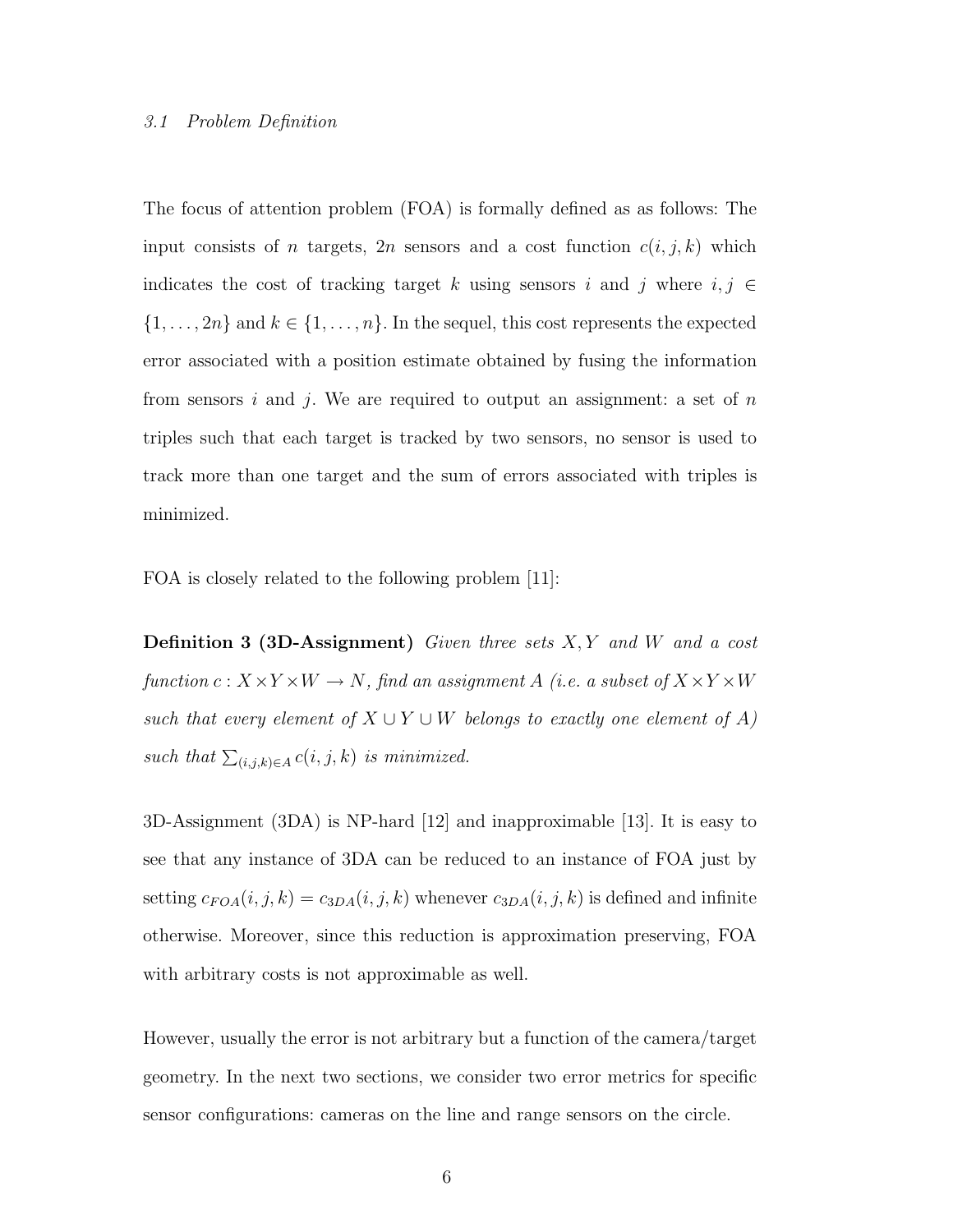

Fig. 2. *The Focus of Attention Problem on the line.*

#### 3.2 Cameras on a line

In this section, we consider collinear cameras located on line  $l$  tracking targets on the plane. The error associated with cameras  $i$  and  $j$  tracking target  $k$  is  $Z_k$  $\frac{Z_k}{l_{ij}}$  where  $Z_k$  is the vertical distance of the target k to the line l and  $l_{ij}$  is the baseline, the distance between the two cameras (see Figure 2). This metric can be used to gauge the error in the stereo reconstruction  $1$  and gives a good approximation when the targets are not too close to the cameras. Note that this error metric fails if the targets are very close to the line  $l$ , therefore in this section we assume that there exists a minimum clearance  $\delta$  such that  $Z_i > \delta$ , for all targets  $^2$ .

Suppose that the cameras are sorted from left to right and let  $c_i$  be the coordi-

<sup>1</sup> In fact, a better approximation is  $\frac{Z_k^2}{l_{ij}}$ . However, when all the cameras are collinear, the depth of a target is the same for all cameras and therefore for simplicity we assume that the depths are squared and the error is  $\frac{Z_k}{l_{ij}}$ . A brief discussion on the derivation of this error measure can be found in Appendix A.1.

<sup>2</sup> Recently, Goossens and Spieksma [14] obtained the following results: The Focus of Attention problem for cameras on the line remains NP-hard and this results holds even if the cameras are equidistant.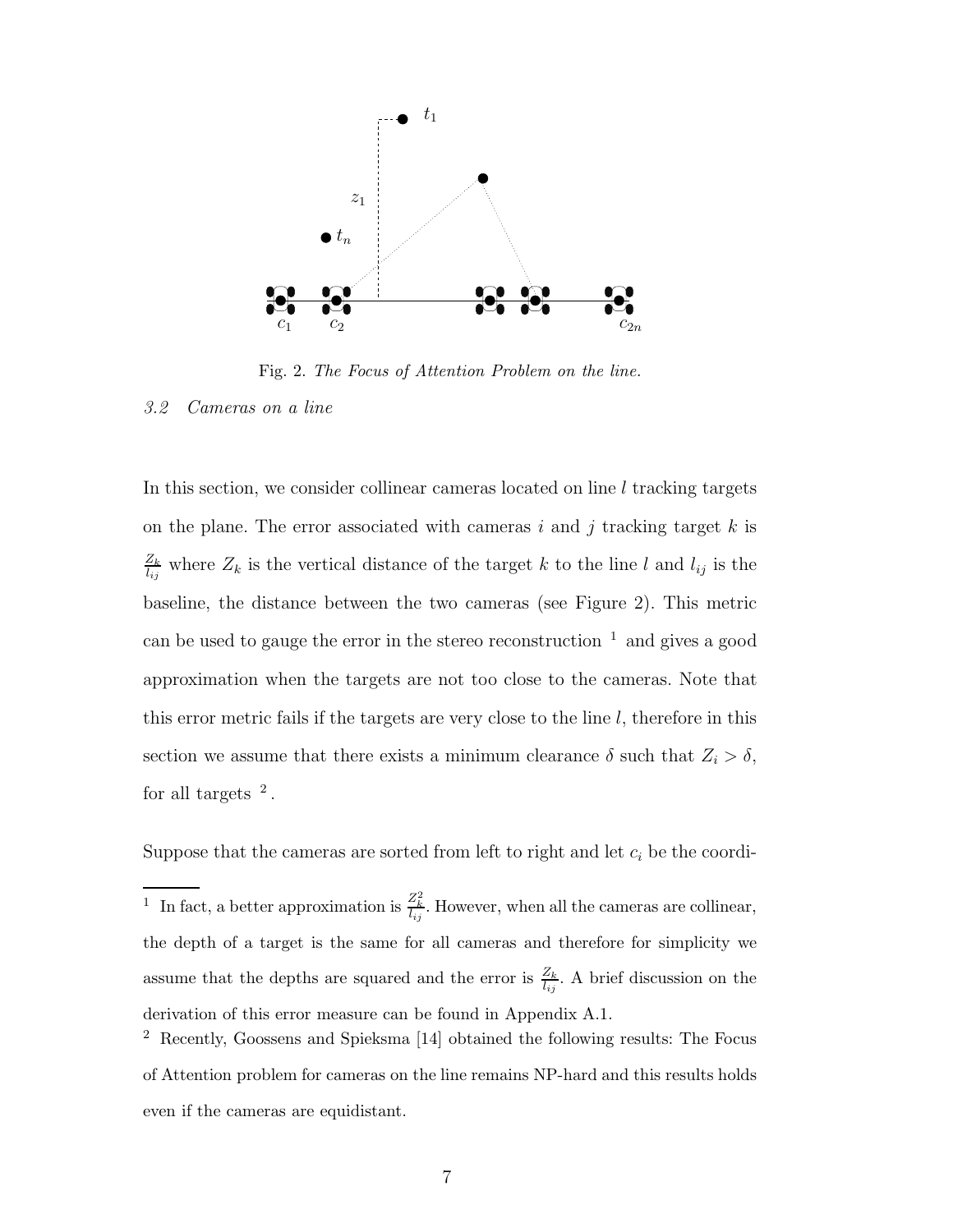nate of the  $i^{th}$  camera. The following lemma enables us to separate matching cameras from matching targets to pairs.

**Lemma 4** Let  $Z_i$  be the depths of targets,  $Z_1 \leq Z_2 \leq \ldots \leq Z_n$  and  $l_i$  be the baselines in an optimal assignment sorted such that  $l_1 \leq l_2 \leq \ldots \leq l_n$ . There exists an optimal matching such that the target at depth  $Z_i$  is assigned to the pair with baseline  $l_i$ .

**Proof:** Suppose not. Then, in the optimal solution there exists two assignments  $(Z_i, l_j)$  and  $(Z_k, l_i)$  such that  $Z_i > Z_k$  and  $l_j < l_i$ . Consider a new assignment obtained by modifying the optimal assignment by switching the targets of the two assignments. Since we have,

$$
\frac{Z_i}{l_j} + \frac{Z_k}{l_i} > \frac{Z_i}{l_i} + \frac{Z_k}{l_j}
$$
\n
$$
\frac{(Z_i - Z_k)}{l_j} > \frac{(Z_i - Z_k)}{l_i}
$$

this new assignment produces less error than the optimal solution  $-$  a contradiction!  $\square$ 

Lemma 4 implies that once we choose pairs of cameras, the targets can be assigned to these pairs in a sorted fashion where further targets are assigned to pairs with larger baselines.

## 3.2.1 Performance of known heuristics

It is easy to see that a greedy assignment that assigns the furthest target the maximum available baseline can be arbitrarily far from optimal value: Consider the setting in Figure 3 with four cameras where the two cameras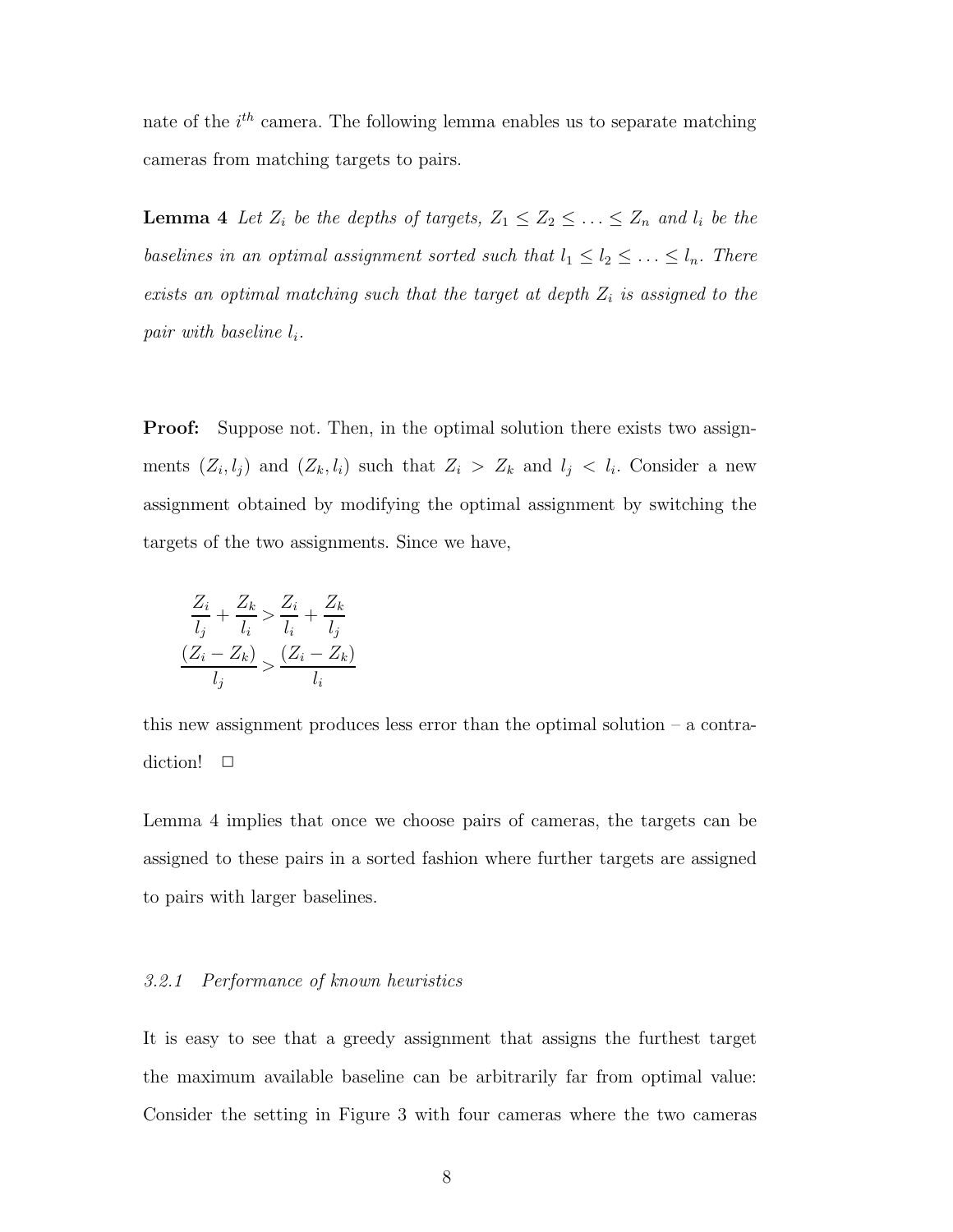

Fig. 3. A greedy assignment assigns  $c_1$  and  $c_4$  to target  $t_1$  and gets stuck with the *pair*  $(c_2, c_3)$ *. The optimal assignment in this case is to assign*  $t_1$  *to*  $(c_1, c_3)$  *and*  $t_2$  $to (c_2, c_4)$ .

in the middle are very close to each other. In this configuration, the greedy algorithm can produce an assignment that is arbitrarily more costly than the optimal assignment:  $(t_1, c_1, c_3), (t_2, c_2, c_4)$ .

Perhaps not so obvious is the performance of the following algorithm: Find a matching between the cameras that maximizes the sum of the baselines and assign these pairs to targets. This algorithm, which we call Match-Assign, gives a 3/2 approximation for the 3D-Assignment problem when the cost of a triple is the perimeter of the triangle formed by the points in the triple [12].

The Match-Assign Algorithm can also be arbitrarily bad: Suppose there is one target at  $Z = \mathcal{Z}$  and  $n - 1$  targets at  $Z = \epsilon$ . Each camera  $c_i$  is located at  $x = \frac{i}{2n-1}, i = [1, \ldots, 2n].$ 

First consider the matching  $(c_1, c_{2n})$  and  $(c_{4i-2}, c_{4i})$ ,  $(c_{4i-1}, c_{4i+1})$  for  $i = 1, 2, ..., (2n-1)$ 2)/4. The cost of this matching is  $1 + \frac{2(n-1)}{2n-1} \approx 2$  and the total error is  $\mathcal{Z} + (n-1) \frac{2\epsilon}{2n-1}.$ 

Next, consider the matching that matches  $c_i$  with  $c_{i+4}$ . The cost of this matching is also  $\frac{4n}{2n-1} \approx 2$  but the total error is  $(2n-1)\frac{\mathcal{Z}}{4} + (n-1)\frac{(2n-1)\epsilon}{4}$ .

Therefore, two matchings with equal sum of baselines may lead to errors such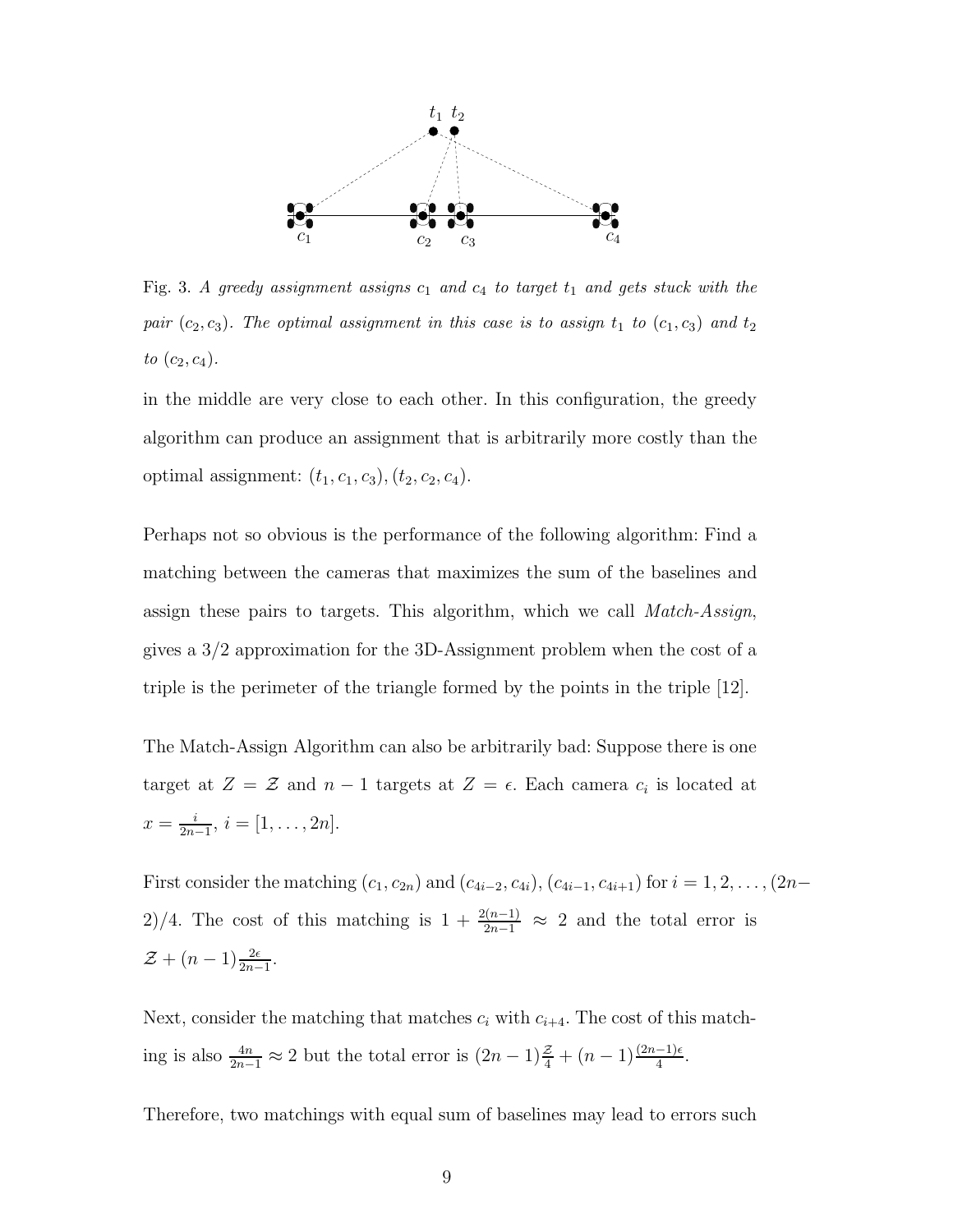that one can be made arbitrarily larger than the other and the Match-Assign algorithm cannot be used to obtain a good approximation.

# 3.2.2 A 2-Approximation Algorithm

In this section we present a 2-approximation algorithm for the previous assignment problem. The algorithm simply assigns camera i to camera  $n + i$ and these pairs are then assigned to the targets according to Lemma 4. The algorithm is summarized in Table 1. Let  $l_i$  be the baselines generated by our algorithm. Let  $OPT$  be any optimal solution and  $l_j^*$  be the baselines in  $OPT$ . The following lemmas show that we can find a one-to-one correspondence between  $l_i$  and  $l_j^*$  such that  $l_i$  are longer than half of their corresponding pairs in the optimal solution.

| <b>CamerasOnALine</b> $(c_1, \ldots, c_{2n})$ : camera positions,                             |
|-----------------------------------------------------------------------------------------------|
| $z_1, \ldots, z_n$ : target depths)                                                           |
| for $i=1$ to n                                                                                |
| $p_i \leftarrow (c_i, c_{n+i})$                                                               |
| $\{p_i'\}\leftarrow$ Sort $\{p_i\}$ so that $p_i'$ is the $i^{th}$ largest baseline           |
| $\vert \{z_i'\}\leftarrow$ Sort $\{z_i\}$ so that $z_i'$ is the i <sup>th</sup> largest depth |
| for $i=1$ to n                                                                                |
| assign $p'_i$ to $z'_i$                                                                       |

Table 1

A 2-approximation algorithm for assigning cameras on a line to targets.

**Lemma 5** For all i, there exists an index j such that  $l_i \geq l_j^*$ .

**Proof:** Let k be the the pair such that  $|(c_k, c_{n+k})| = l_i$ .

Let  $A = \{c_k, c_{k+1}, \ldots, c_{n+k}\}.$  Since  $|A| = n+1$ , in the optimal matching there must be two cameras in A that match with each other and the baseline of that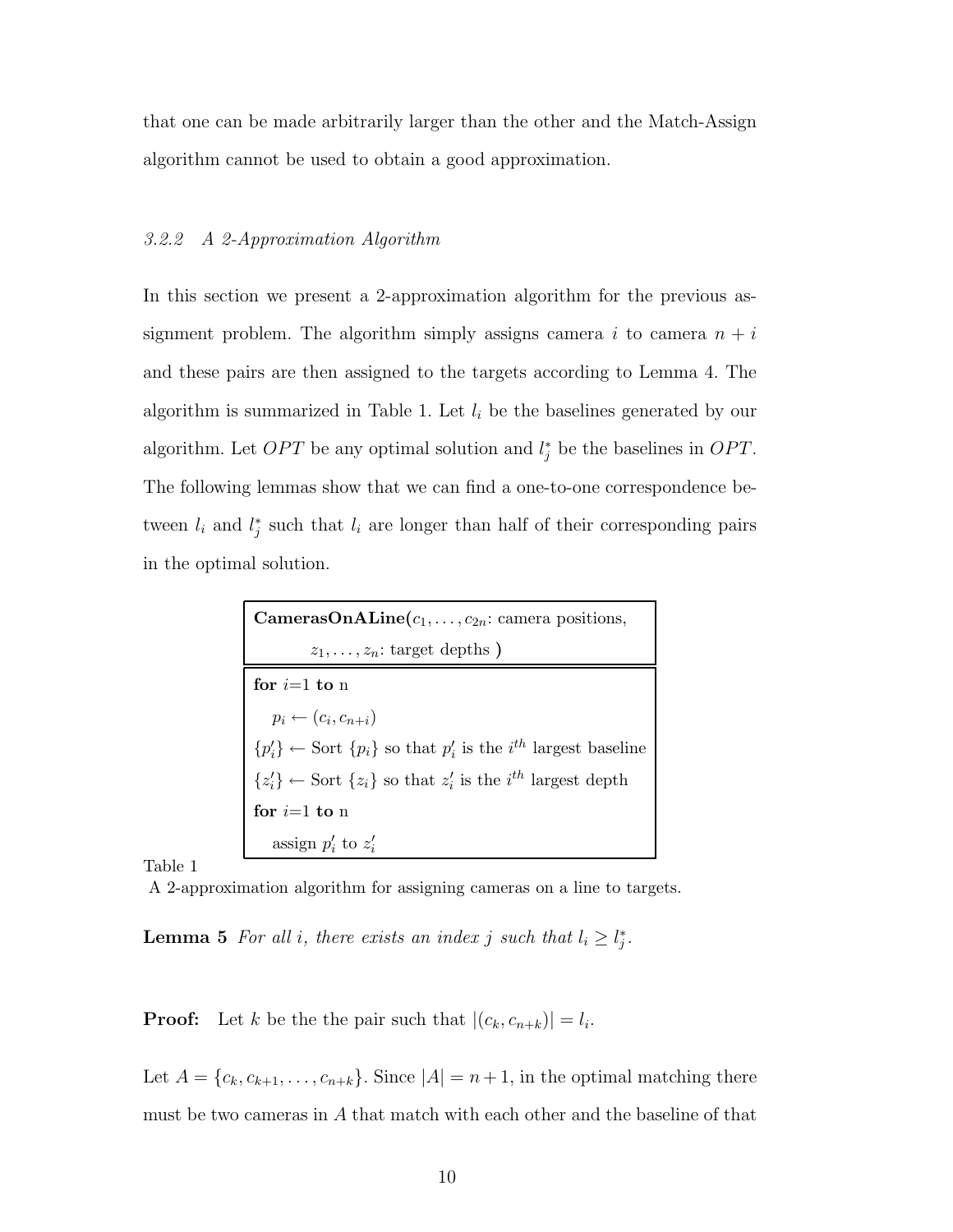match is at most  $l_i$ .  $\Box$ 

**Lemma 6** Let  $S = \{l_1, ..., l_n\}$  and  $OPT = \{l_1^*, ..., l_n^*\}$ . For any  $A \subseteq S, |A|$ k, there exists a subset  $B \subseteq OPT$ ,  $|B| = k$  and a bijection  $\sigma_k : A \to B$  such that  $l_i \geq \sigma_k(l_i)/2$  for all  $l_i \in A$ .

**Proof:** The lemma is proven by induction on  $|B| = k$ .

**Basis:** Existence of  $\sigma_1$  for  $k = 1$  is a corollary of Lemma 5.

**Inductive Step:** Let  $c_i$  and  $c_j$  be the leftmost and rightmost cameras used by the edges in A. Without loss of generality, assume that  $|c_i c_{n+i}| \geq |c_j c_{n+j}|$ . Let Y be the subset of pairs in  $OPT$  that matches cameras in the set  $C =$  ${c_i, c_{i+1}, \ldots, c_j}.$ 

We first observe that  $|Y| \geq k$ . This is because  $|C| \geq n + k$  and hence at most  $n - k$  cameras in C could be matched by OPT to cameras outside C.

The longest edge in B is easily seen to be at most  $2|c_i c_{n+i}|$ . We now recursively compute  $\sigma_{k-1}$  for  $A' = A \setminus \{(c_i, c_{n+i})\}$ . Let B' be the range of  $\sigma_{k-1}$ . Since  $|Y| \geq k$ , Y must have at least one pair, say  $l^*$ , not in B'. We match this pair to  $(c_i, c_{n+i})$ :

$$
\int \sigma_{k-1}(l), \quad \text{if } l \in A' \tag{1}
$$

$$
\sigma_k(l) = \begin{cases} \sum_{l^*} \sigma_{k,l} & \text{if } l = (c_i, c_{n+i}) \\ l^*, & \text{if } l = (c_i, c_{n+i}) \end{cases} \tag{2}
$$

 $\Box$ 

Therefore by Lemma 6 there exists a mapping  $\sigma$  from S to the optimal matching such that  $l_i \geq \frac{\sigma(l_i)}{2}$ ,  $\forall l_i \in S$  which gives us the desired approximation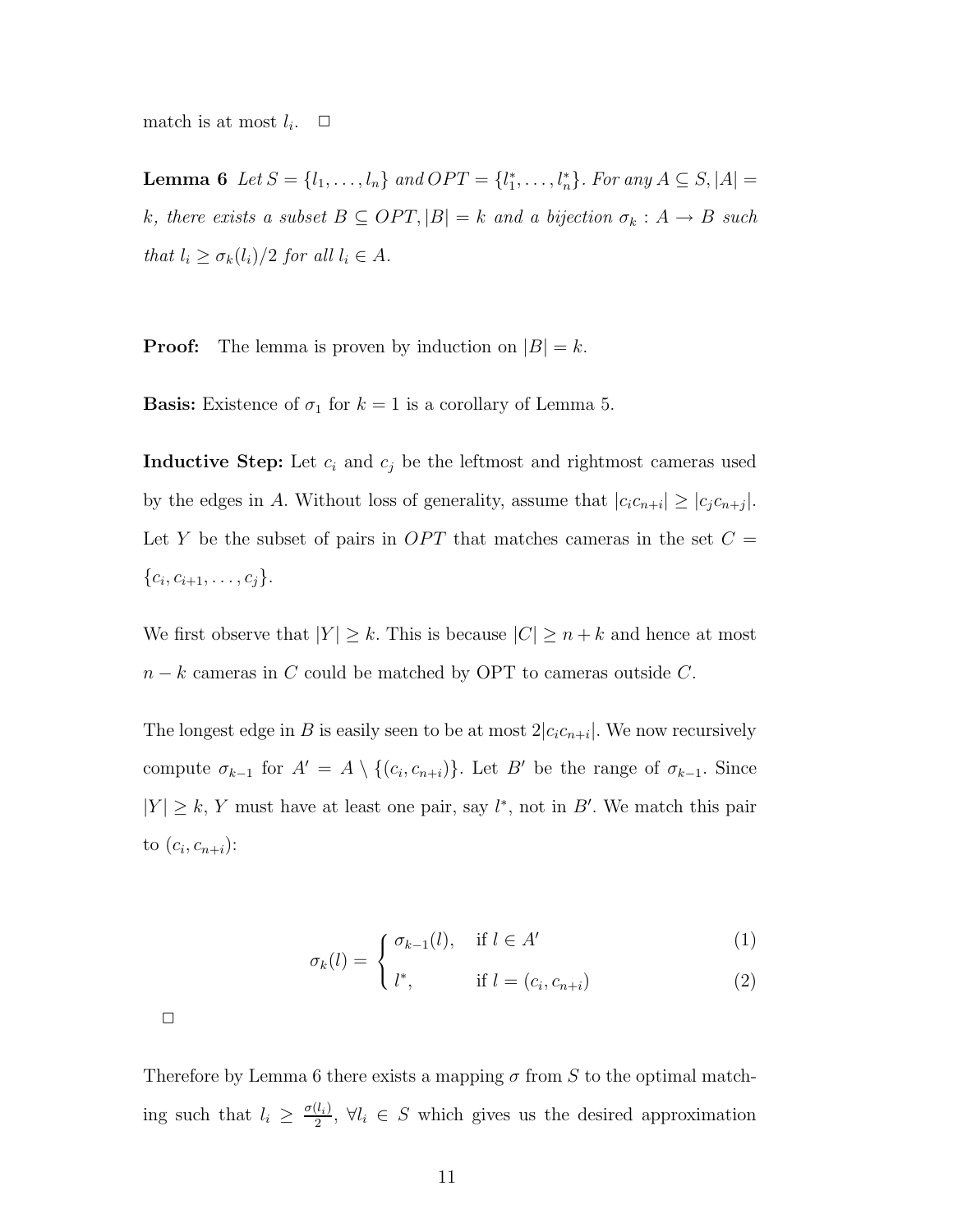

Fig. 4. *The matchings produced by our algorithm (shown in dotted lines) can be twice as bad as the optimal matching (shown in solid lines) by moving the furthest target to infinity.*

guarantee. This analysis is tight, there are instances where our algorithm can be twice as costly as the optimal cost:

The tight example consists of  $n/4$  cameras at  $x = 0$ ,  $n/4$  cameras at  $x = 1 - \epsilon$ ,  $n/4$  cameras at  $x = 1 + \epsilon$  and  $n/4$  cameras at  $x = 2$ . There is one target at  $Z = \mathcal{Z}$  and  $n - 1$  targets at  $Z = \epsilon$  (see Figure 4).

The optimal cost in this case is  $\frac{z}{2} + (n-2) \frac{\epsilon}{1+\epsilon} + \frac{\epsilon}{2\epsilon}$ . This is achieved by matching  $c_1$  to  $c_{2n}$  and  $c_{\frac{n}{4}+1}$  to  $c_{\frac{3n}{4}}$  and imitating our algorithm otherwise.

Our cost in this case is is  $\frac{z}{1+\epsilon} + (n-1)\frac{\epsilon}{1+\epsilon}$  which becomes twice the optimal value as  $\mathcal Z$  grows to infinity.

We summarize the main result of this section in the following theorem.

**Theorem 7** There exists an  $O(n \log n)$ -time algorithm that simultaneously gives a 2-approximation to minimizing the sum of errors metric as well as minimizing the maximum error metric when the cameras are aligned and the cost of assigning cameras i and j to target k is  $\frac{Z_k}{l_{ij}}$  where  $l_{ij}$  is the distance between the cameras and  $Z_k$  is the distance of target k to the line that passes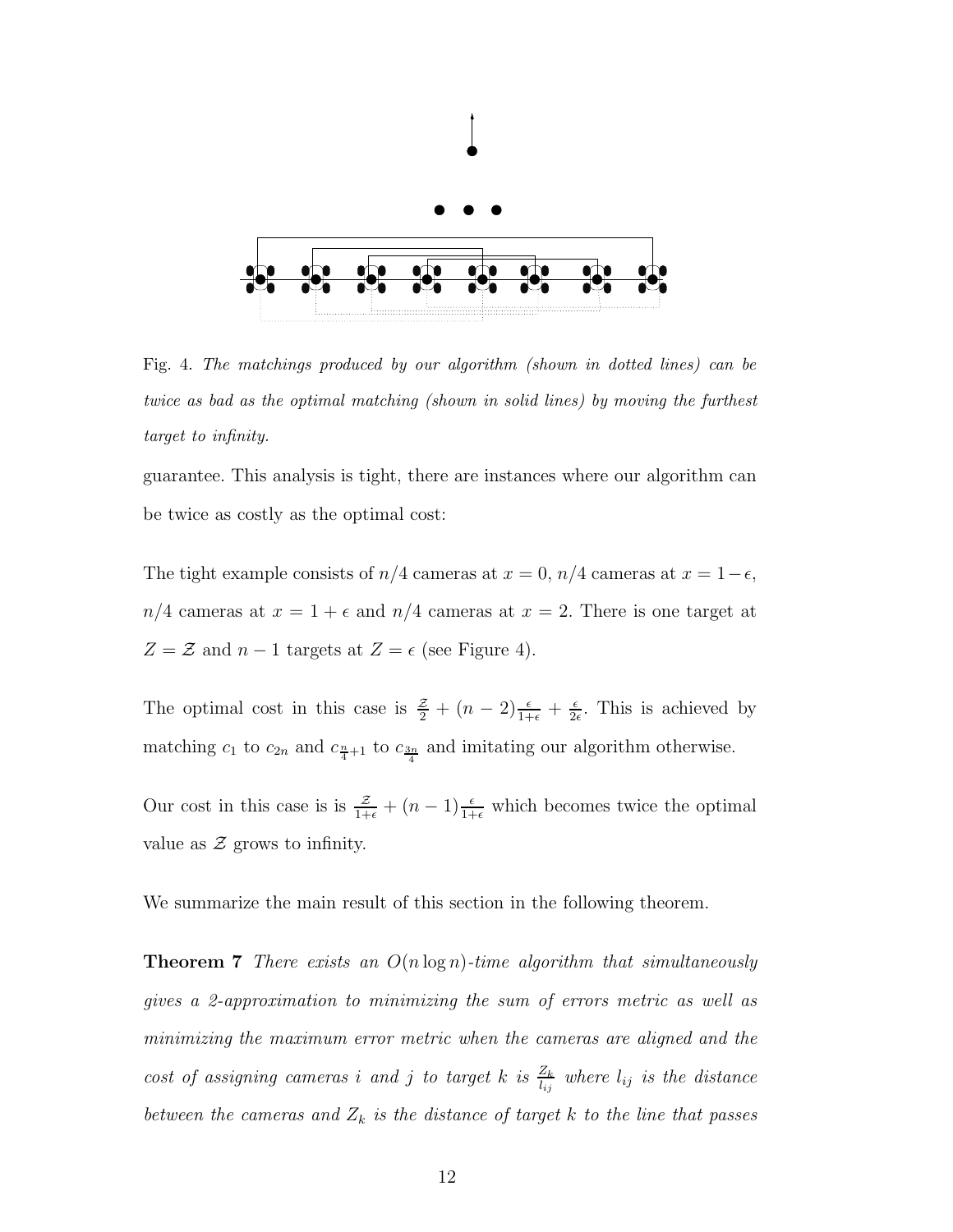through the cameras.

#### 3.2.3 Simulation results

In this section, we present simulation results that contrast the performance of the 2-approximation algorithm empirically with a static and a dynamic/greedy approach. The simulation models the target tracking task as outlined in Section 3.2.2. Specifically, we consider 10 cameras charged with tracking 5 targets performing a random walk as shown in Figure 5 (a). The sensors measure bearings to targets. We assume that the sensor locations are known without error, and each sensor is constrained to tracking a single target at any given time. Measurements from pairs of sensors are then merged (via triangulation) to obtain an estimate of the position of the target. We modeled this scenario for two different algorithms.

Algorithm 1 initially assigned each target to the best available pair and kept this assignment fixed throughout the simulation. Algorithm 2 employed a greedy reassignment strategy whereas Algorithm 3 employed the 2-approximation algorithm presented in Section 3.2.2. In this approach, sensor pairs communicated target position estimates (requiring  $O(n)$  communications), and sensor pair-target assignments were dynamically updated as necessary.

We simulated the performance of these three algorithms for 10000 iterations. The error in bearing was simulated by drawing samples from zero mean Gaussian with  $\sigma = 1^{\circ}$ . The histograms of average error for the methods is shown in Figure 5 (b-d). The mean squared error ( $\mu = 2.69$ ), and the variance of the error ( $\sigma^2 = 2.73$ ), produced by the 2-approximation algorithm is significantly lower than both the greedy ( $\mu = 4.48, \sigma^2 = 21.02$ ) and the static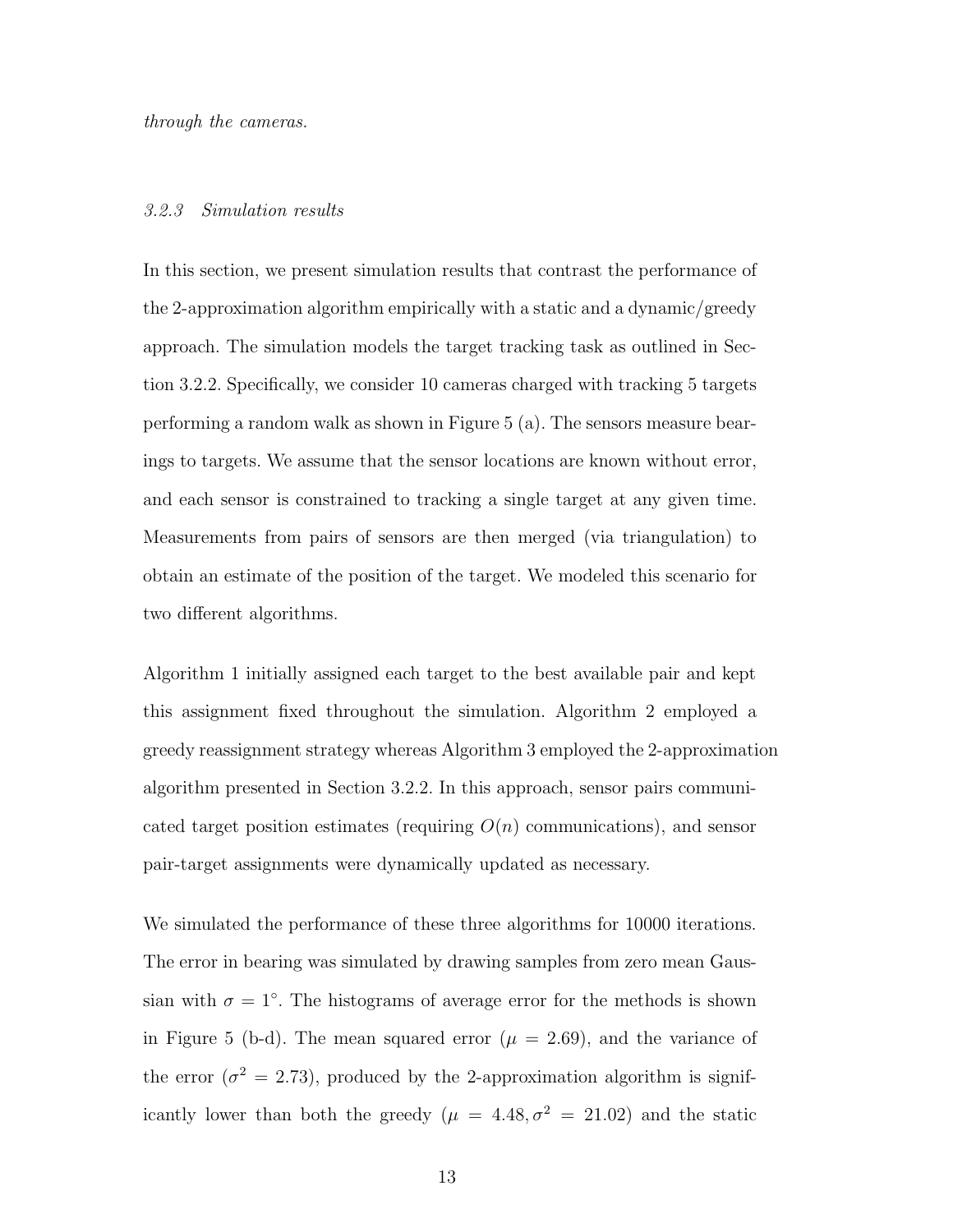

(c) Greedy reassignment (d) 2-approximation algorithm

Fig. 5. **Case (a):** A tracking scenario with targets performing a random walk. **Cases (b)-(d):** Comparison of three algorithms. Histograms of the mean-squared error (MSE) for tracking without reassignment (a), with greedy reassignment (b) and reassignment according to the 2-approximation algorithm (c).

 $(\mu = 15.30, \sigma^2 = 35.93)$  approaches.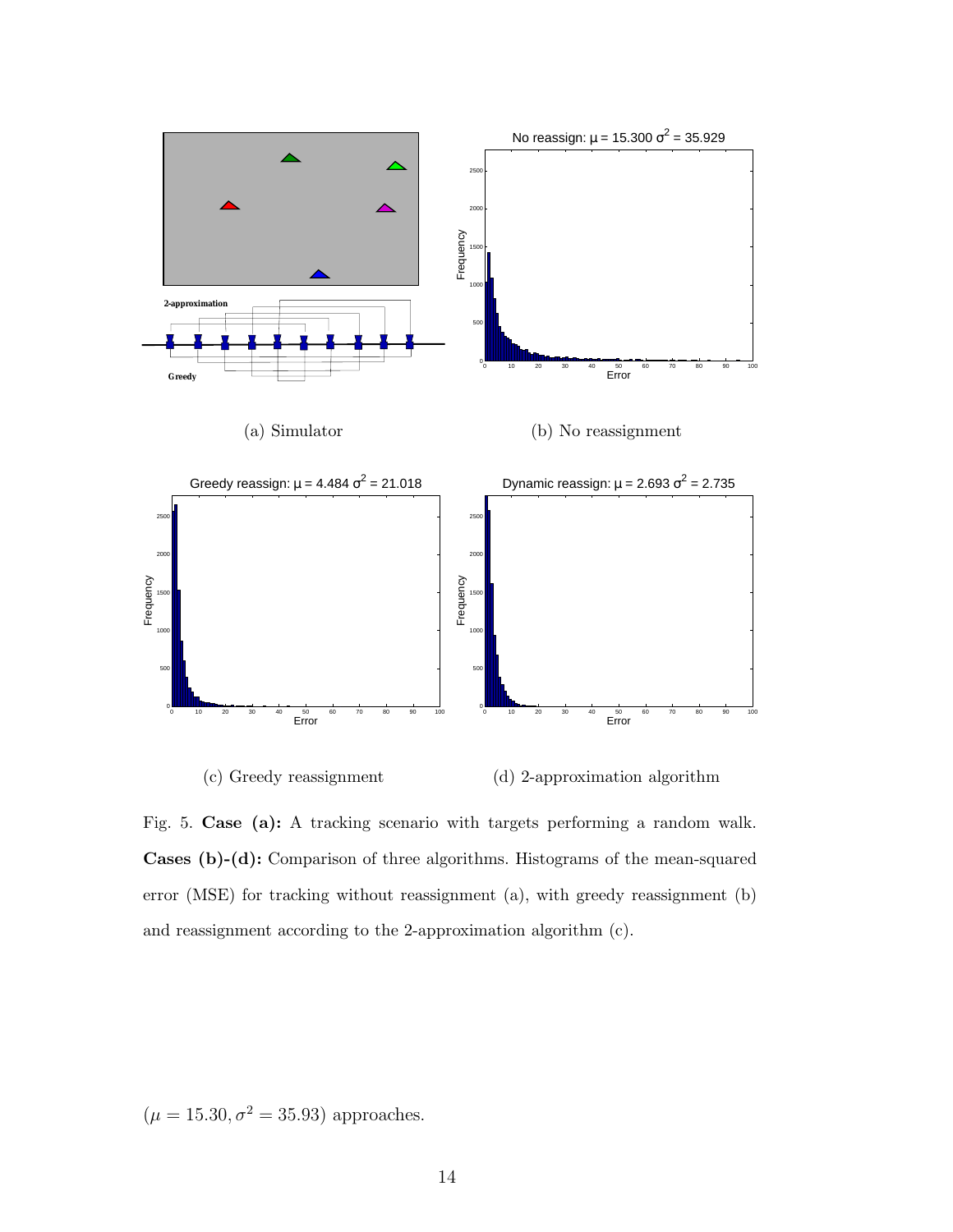## 3.2.4 A PTAS for equidistant cameras

Our next result is a PTAS for equidistant cameras on the line. Specifically, we will show that given any  $\epsilon > 0$ , there is an algorithm to compute a  $(1+O(\epsilon))$ approximate solution in  $n^{O(1/\epsilon^4)}$  time (polynomial for any fixed positive  $\epsilon$ ). Without any loss of generality assume that the distance between two consecutive cameras is 1, hence the length of the line segment is  $2n - 1$ .

Note that we can view any solution as a matching between the cameras such that the weight on a matching edge  $(c_i, c_j)$  is equal to  $\frac{Z_k}{|c_i c_j|}$  if and only if cameras  $c_i$  and  $c_j$  are assigned to the target k in the solution. We start with an overview of our PTAS. There are three main ingredients of our scheme:

- In any optimal matching, a camera in the left half (first  $n$  cameras) must be paired with a camera in the right half (last  $n$  cameras).
- Fix any optimal matching OPT. We distinguish between two types of camera pairings (edges) in OPT. We call an edge e short if its length is at most  $\epsilon n$ , and call it *long* otherwise. We show that all but a small fraction of the error in OPT is incident on the long edges.
- Finally, we show how to find a matching that allows us to approximate the length of each long edge in OPT to within a factor of  $(1-\epsilon)$  and each short edge to within a factor of  $1/2$ . Since much of the error is concentrated on long edges, this suffices to get an overall  $(1 + O(\epsilon))$ -approximation.

In what follows, we formally develop this ideas.

**Lemma 8** In an optimal matching the leftmost n cameras match with the rightmost n cameras.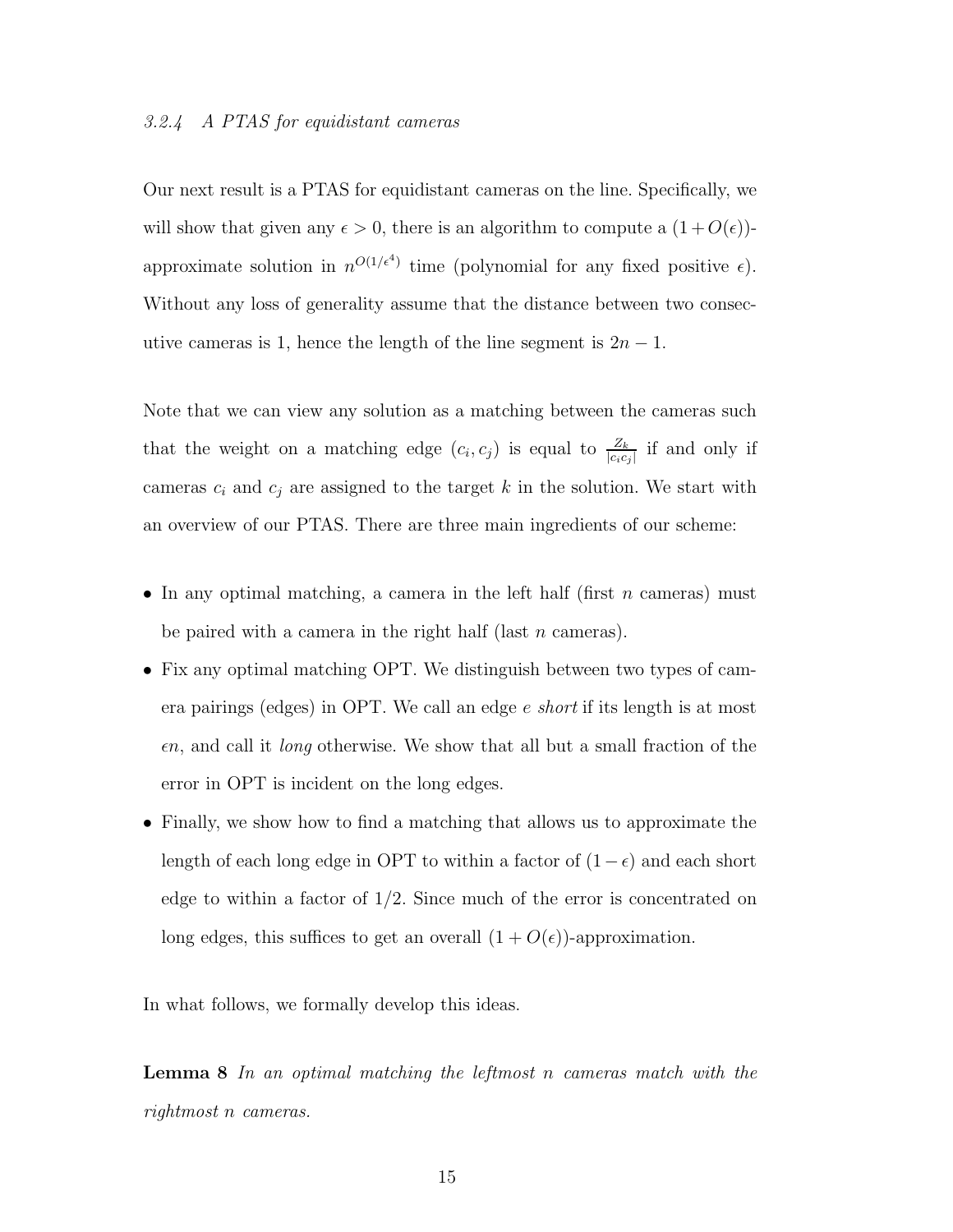**Proof:** Assume  $c_i$  is matched to  $c_j$ ,  $i, j \leq n$  in an optimal solution, OPT. This implies that among the rightmost  $n$  cameras at least two of them match with each other, say  $c_k$  and  $c_l$ . But then, this matching can be improved by pairing  $c_i$  with  $c_k$  and  $c_j$  with  $c_l$  which contradicts the optimality of OPT.  $\Box$ 

**EquidistCamsOnALine** $(c_1, \ldots, c_{2n})$ : camera positions,  $z_1, \ldots, z_n$ : target depths,  $\epsilon$ : error parameter)  $p \leftarrow \epsilon^2 n; q \leftarrow 1/\epsilon^2$ Partition leftmost cameras into  $L_1, \ldots, L_q$  (Figure 6) Partition rightmost cameras into  $R_1, \ldots, R_q$  $\mathcal{M} \leftarrow$  set of all matchings of  $\{L_i\}$  and  $\{R_i\}$ **for** each matching M in M  ${p_i} \leftarrow$  Camera pairing produced by ComputeCameraPairs $(M)$  ${p'_i} \leftarrow$  Sort  ${p_i}$  so that  $p'_i$  is the  $i^{th}$  largest baseline  ${z'_{i}} \leftarrow$  Sort  ${z_{i}}$  so that  $z'_{i}$  is the  $i^{th}$  largest depth  $Error(M) \leftarrow error produced by assigning p'_i to z'_i$ return the best assignment **Subroutine ComputeCameraPairs(M: A partition matching)**  $S \leftarrow \emptyset$ unmark all cameras **for**  $i = 1$  **to** q **for**  $j = 1$  **to**  $q$  $m \leftarrow$  weight of matching edge type  $(i, j)$ **for**  $i = 1$  **to** m  $c_1 \leftarrow$  leftmost unmarked camera in  $L_i$  $c_2 \leftarrow$  leftmost unmarked camera in  $R_j$  $S \leftarrow S \cup \{(c_1, c_2)\}\$ mark  $c_1$  and  $c_2$ return S

Table 2

A  $(1+\epsilon)$ -approximation algorithm for assigning equidistant cameras on a line to targets.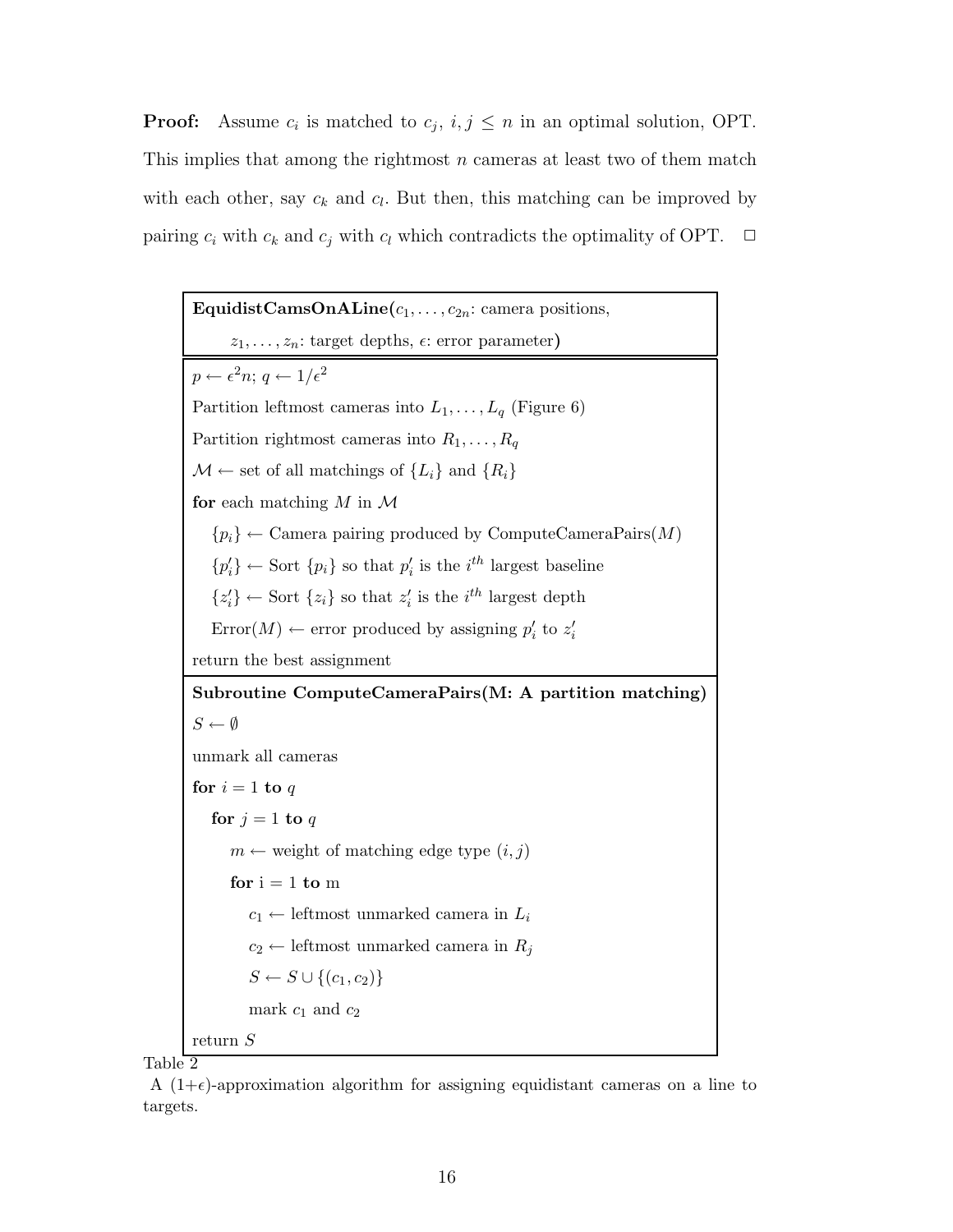

Fig. 6. Partitioning the line segment: An edge that connects a camera in block  $L_i$  to *a camera in block*  $R_j$  *is called an edge of type*  $(i, j)$ *.* 

Let  $p = \epsilon^2 n$  and  $q = 1/\epsilon^2$ . Partition the n points on the left into equal sized blocks  $L_1, \ldots, L_q$  so that each block has p consecutive cameras. Similarly, we partition the points on the right into equal sized blocks  $R_1, \ldots, R_q$ . Consider a camera pairing  $(x, y)$  in OPT. We call it of type  $(i, j)$  if x is in  $L_i$  and y is in  $R_i$ .

Recall that an edge is called short if its length is no more than  $\epsilon n$ .

**Lemma 9** The number of short edges is at most  $\epsilon n$ .

**Proof:** The lemma follows from the fact that the short edges may involve at most  $1/\epsilon$  left blocks connected to the  $1/\epsilon$  right blocks.  $\Box$ 

There are at most  $q^2$  (i.e. constant, for a given  $\epsilon$ ) different types of matching edges in OPT. We can assume from here on that we know the number of edges of each type in OPT. This is easily done by enumerating over all possible  $O(n^{q^2})$  vectors of matching edge types. Note that we are not enumerating over all possible matchings of cameras (the number all such matchings is  $n$ factorial). Instead, the enumeration is over all possible types of edges. This gives us a  $q \times q$  matrix T where the entry  $T(i, j)$  is equal to the number of edges of type  $(i, j)$ .

Given the matrix  $T$ , we use the following scheme to match the cameras. Initially, all cameras are unmarked. Starting with the block  $L_1$ , we do the follow-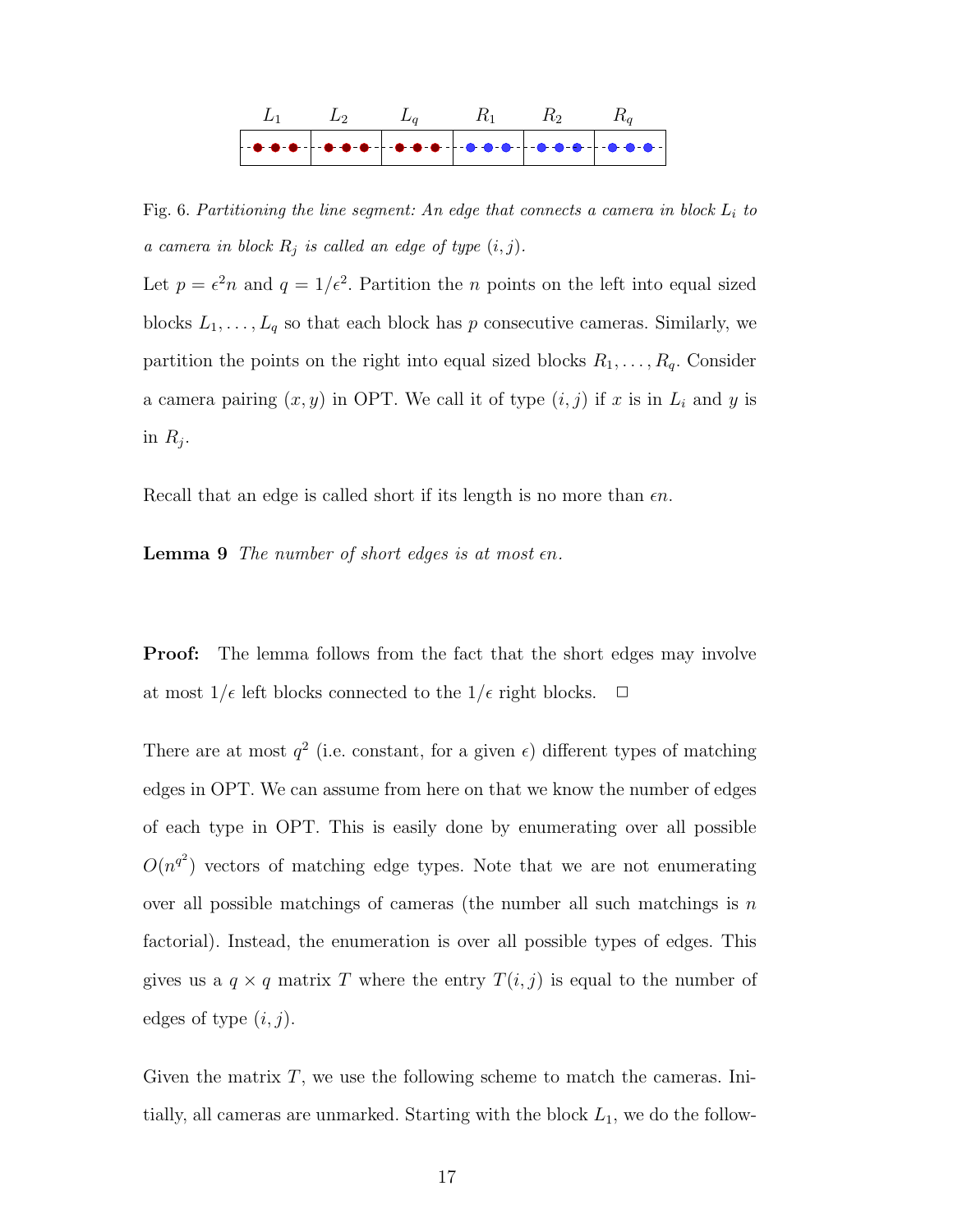

Fig. 7. Assigning two edges of type  $(i, j)$  from  $L_i$  to  $R_j$ . Note that the first two *cameras in* R<sup>j</sup> *are already marked – i.e. have already been assigned to a camera in*  $L_k$  *for some*  $k < i$ *.* 

ing for each block  $L_i$ . Suppose  $T(i, 1) = x_1, \ldots, T(i, q) = x_q$ . We first pair the  $x_1$  leftmost cameras in  $L_i$  to  $x_1$  leftmost unmarked cameras in  $R_1$ . We mark all paired cameras. Then we pair  $x_2$  leftmost unmarked cameras in  $L_i$  to  $x_2$ leftmost unmarked cameras in  $R_2$  and so on. See Figure 7.

Next, we show that the matching scheme described above produces camera pairs that are not much shorter than the camera pairs in OPT.

**Lemma 10** Given the matrix T that specifies number of edges of each type in OPT, the matching scheme above decreases the length of each short edge by a factor 1/2 at most, and each long edge by a factor of  $(1 - \epsilon)$  at most.

**Proof:** First observe that lengths of any two edges pairing a camera in some block  $L_i$  to another block  $R_j$  differ from each other by at most an additive  $\epsilon^2 n$ term. This immediately gives us the error bound for long edges as well as for short edges whose length exceeds  $\epsilon^2 n$ . All that remains to consider are edges that match vertices in  $L_q$  to  $R_1$ . Observe that in our greedy matching scheme, we pair cameras in  $L_q$  only after all cameras in  $L_1, ..., L_{q-1}$  have been paired. Thus we pair cameras in  $L_q$  to the rightmost possible cameras in  $R_1$ , doing at least as well as the pairing in OPT for this group.  $\Box$ 

**Lemma 11** Let  $c_1, c_2, c_3$  and  $c_4$  be four cameras ordered from left to right,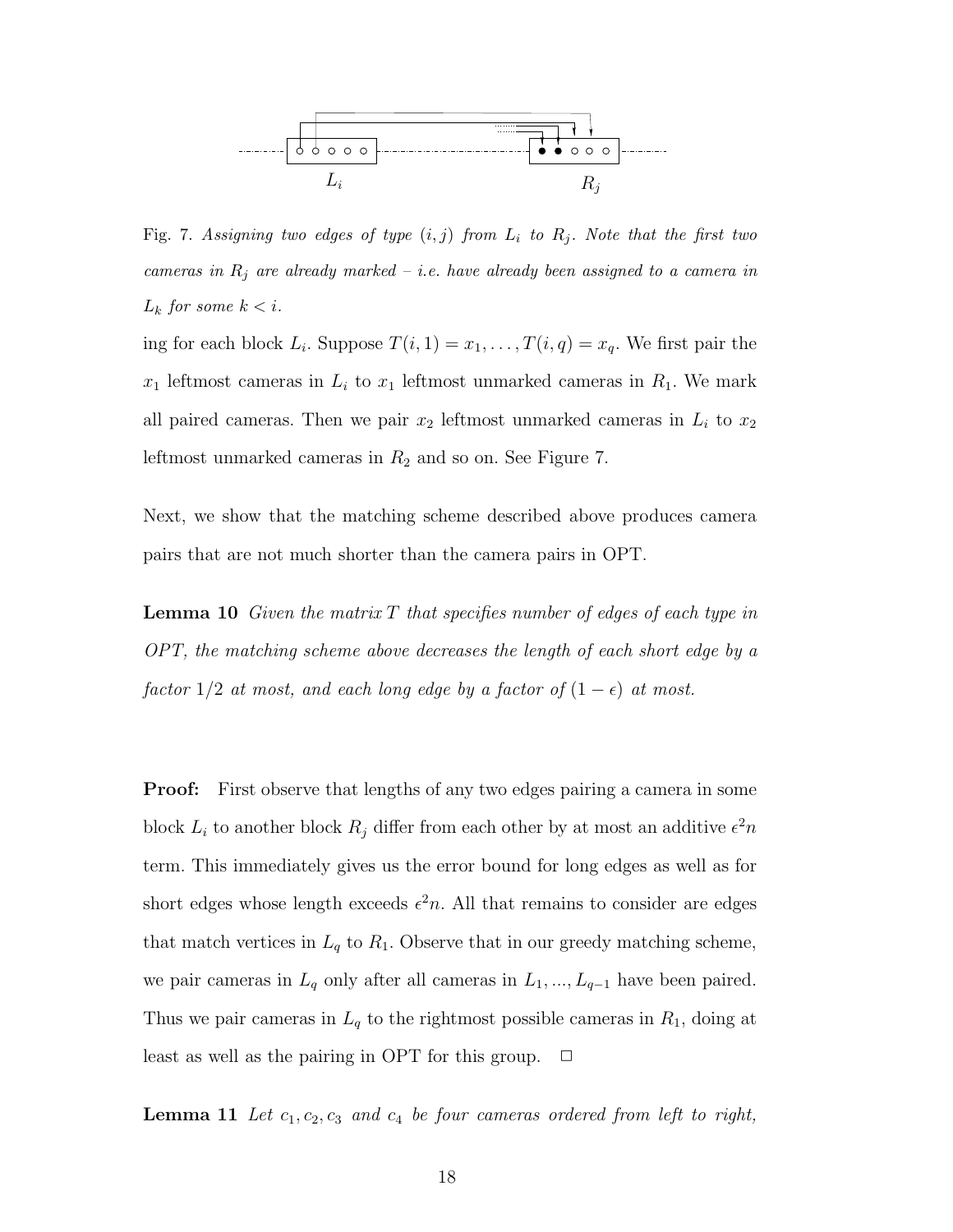

Fig. 8. *Figure for Lemma 11*

 $x = |c_1c_2|$ ,  $y = |c_2c_3|$ ,  $z = |c_3c_4|$  with  $z > x$ . In addition, let  $t_1$  and  $t_2$  be two targets at distances  $z_1$  and  $z_2$  respectively (Figure 8). If  $(c_1, c_4, t_2)$  and  $(c_2, c_3, t_1)$  are triples in an optimal assignment then:

$$
\frac{Z_1}{y} \le Z_2 \frac{(x+y)}{(x+y+z)(y+z)}
$$

**Proof:** Consider the assignment obtained by crossing the pairs:  $(c_1, c_3, t_1)$ and  $(c_2, c_4, t_2)$  (see Figure 8). Due to optimality we have

$$
\frac{Z_1}{y} + \frac{Z_2}{x+y+z} \le \frac{Z_1}{x+y} + \frac{Z_2}{y+z}
$$

and the lemma follows by simple algebraic manipulation.  $\Box$ 

Finally, we show that all but a small fraction of the error weight in an optimal matching is incident on the long edges.

**Lemma 12** Let the weight (error) on an edge  $e$  for an assignment be  $\frac{Z_i}{|e|}$  where  $Z_i$  is the depth of the target assigned to this edge and  $|e|$  is the distance between the cameras connected by e. In any optimal assignment, the total weight on the short edges is at most an  $64\epsilon$  fraction of the overall weight.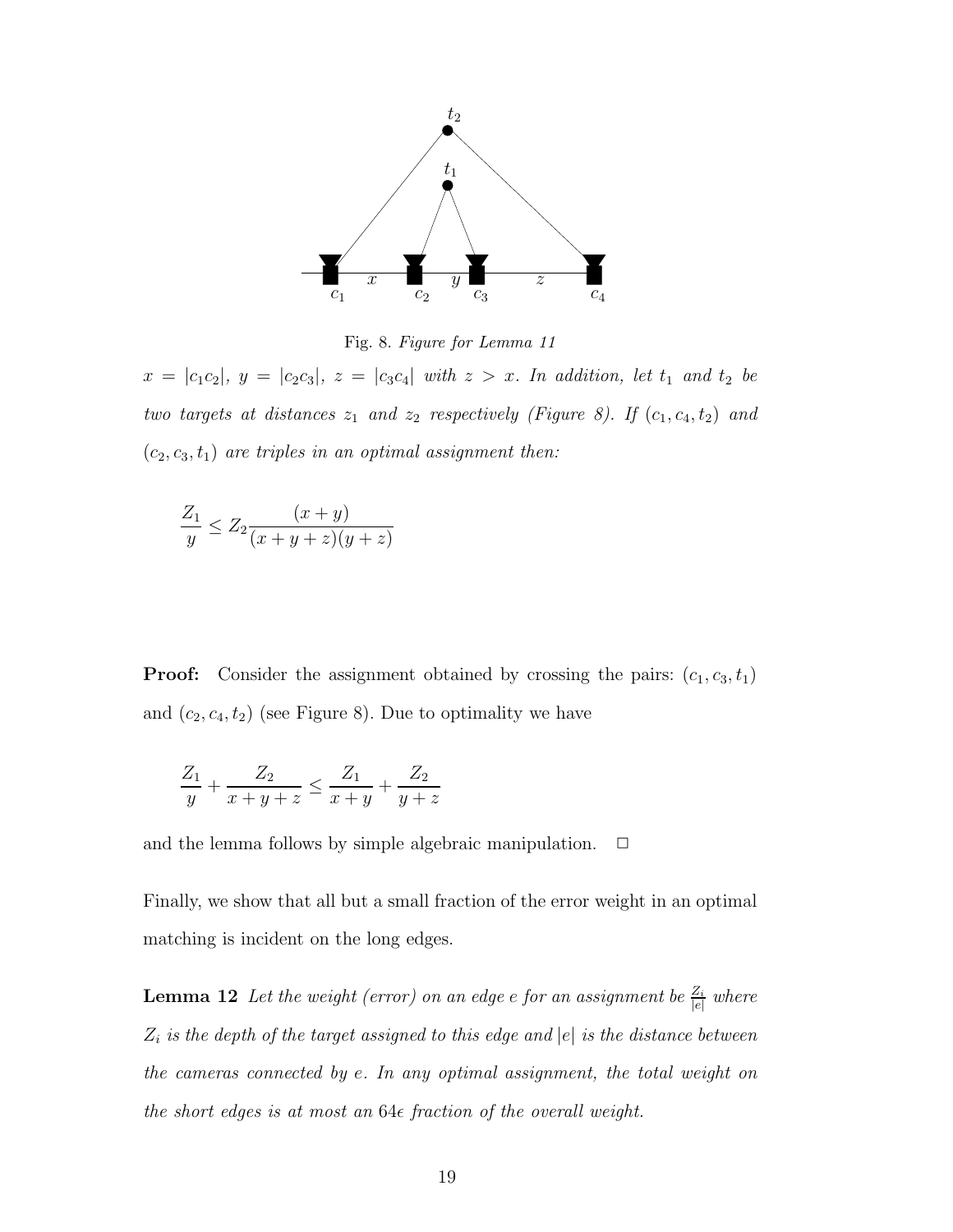**Proof:** Let M and N be the leftmost and rightmost  $\frac{3n}{4}$  cameras respectively. In an optimal matching, due to Lemma 8, the edges in M match with rightmost *n* edges and at least  $\frac{n}{2}$  of them are in *N*. Let  $B = \{b_1, \ldots, b_{\frac{n}{2}}\}$  be the set of any  $\frac{n}{2}$  "big" edges that match cameras from M to cameras in N and S =  $\{s_1, \ldots, s_k\}$  be the set of "small" edges. By Lemma 9,  $k \leq \epsilon n$ .

Partition B into  $\frac{n}{2k} \geq \frac{1}{2\epsilon}$  groups  $B_i$  of size k arbitrarily.

We pick any group  $B_j$  and match the edges  $b_i \in B_j$  to edges in S arbitrarily. Let  $Z_i^s$  and  $Z_i^b$  be the depths of targets assigned to  $s_i$  and  $b_i$  respectively. By Lemma 11 with  $x + y \le n + \epsilon n$ ,  $x + y + z \ge \frac{n}{2}$  and  $y + z \ge \frac{n}{4}$  we get:

$$
\frac{Z_i^s}{s_i} \le Z_i^b \frac{(n+\epsilon n)}{\frac{n}{2}\frac{n}{4}} = Z_i^b \frac{8(1+\epsilon)}{n} \le \frac{16Z_i^b}{n}
$$

Let  $w(S)$  be the total error in set S. Since a baseline can be of length at most  $2n-1$ , by summing up over the elements in S, we get  $w(S) \leq 32w(B_j)$ .

Therefore we conclude:

$$
w(B) \ge \frac{w(B_i)}{2\epsilon} \ge \frac{w(S)}{64\epsilon}
$$

since the total weight is greater than  $w(B)$ , the lemma follows.  $\Box$ 

**Theorem 13** There exists a PTAS for assigning equidistant cameras on a line.

**Proof:** The matching described ensures that short edges in OPT are reduced by at most a factor of 2 and long edges are within a factor of  $(1 + \epsilon)$ . Using Lemma 12 above, by combining these matchings, we get an overall  $1 + O(\epsilon)$ approximation.  $\square$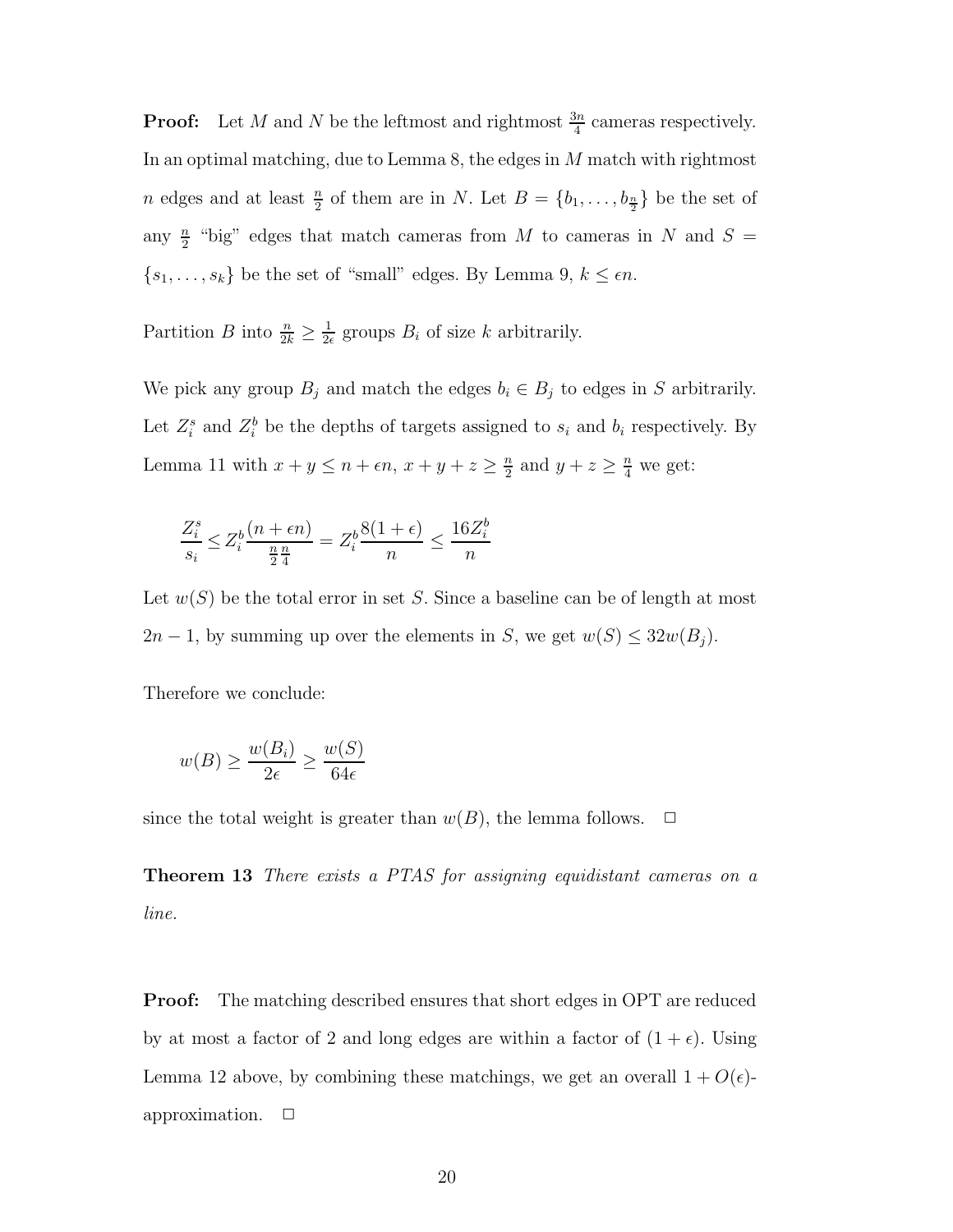

Fig. 9. *Geometric Dilution of Precision (GDOP): Each sensor*  $c_1$  *and*  $c_2$  *measures its distance to target with some precision. The error in position estimation is shown for two target locations*  $t_1$  *and*  $t_2$ *. The error reduces as the angle*  $\theta = \angle c_1 t_i c_2$  *gets closer to*  $\frac{\pi}{2}$ *.* 

3.3 Range-Sensors on a Circle

In this section, we consider range-sensors located on a circle  $\mathcal C$  at equidistant intervals, tracking targets that are located inside  $\mathcal{C}$ . The error associated with a pair of range sensors  $(c_1, c_2)$  and a target t is approximated by  $\frac{1}{\sin \theta}$  where  $\theta = \angle c_1tc_2$  (Figure 9). This is the Geometric Dilution of Precision (GDOP) for sensors that measure distances from the targets. A brief discussion on the derivation of this error measure can be found in Appendix A.2.

In practice three range sensors are required for explicit target localization. However, target-tracking need not be an adversarial task. Consider a team of mobile robots negotiating a sensor network. Pairs of sensor measurements could be paired with heading information to enable localization. In this ap-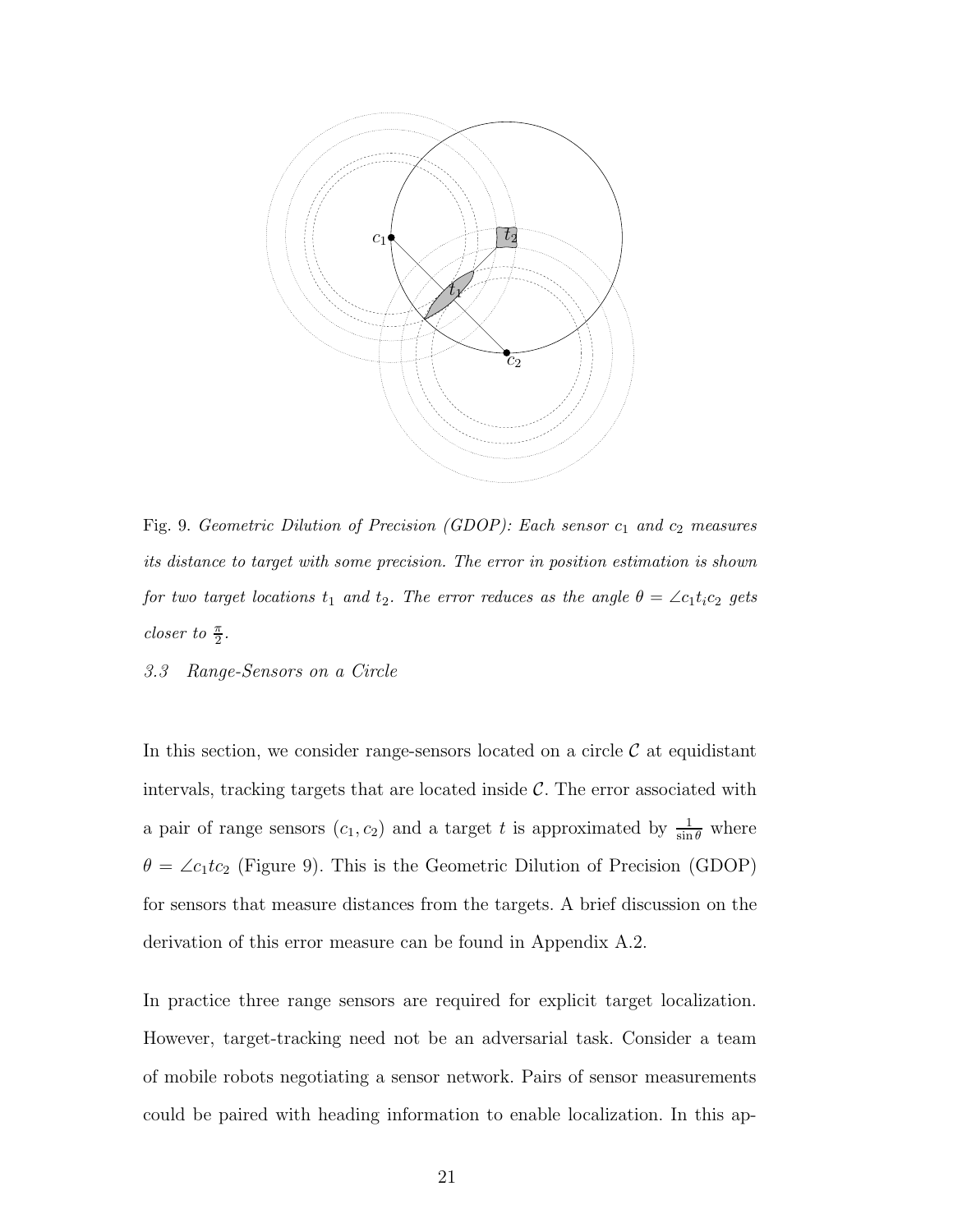

Fig. 10. *Sensors on circle:* LEFT: The defective region for sensors  $c_1$  and  $c_2$  is the *shaded area defined by arcs*  $Arc1(c_1, c_2)$  *and*  $Arc2(c_1, c_2)$ *. RIGHT: The defective regions are disjoint.*

plication, identifying optimal pairs would prove useful for providing optimal position estimates while minimizing network transmissions.

For simplicity, assume there are  $4n$  sensors and  $2n$  targets. Let S be the set of pairs generated by matching sensor i with sensor  $i + n$  which is 90 degrees away clockwise from i. Assign the targets arbitrarily to pairs.

For two sensors  $c_1$  and  $c_2$ , let x be a point inside C such that  $\angle c_1 \cdot x \cdot c_2 = \frac{3\pi}{4}$  (see Figure 10). Let  $Arc1(c_1, c_2)$  be the arc defined by  $c_1, c_2$  and  $x$  and  $Arc2(c_1, c_2)$ be the arc axially symmetric with respect to the the chord  $c_1c_2$ . Note that Arc2 lies on  $\mathcal{C}$ .

Let  $A_{ij}$  be the region inside  $Arc1(c_i, c_j)$  and  $Arc2(c_i, c_j)$ . Since any target outside the region  $A_{ij}$  is viewed by an angle less than  $\frac{3\pi}{4}$  and greater than  $\frac{\pi}{4}$ degrees from  $(c_i, c_j)$ , we call the region  $A_{ij}$  a *defective* region for the pair  $(c_i, c_j)$ . This angle is enough to guarantee a 1.42-approximation since  $1/\sin(\frac{3\pi}{4}) < 1.42$ and the least error possible in this metric is 1. A target is good, if it is assigned to sensors  $c_1$  and  $c_2$  and located outside the defective region of  $(c_1, c_2)$ . We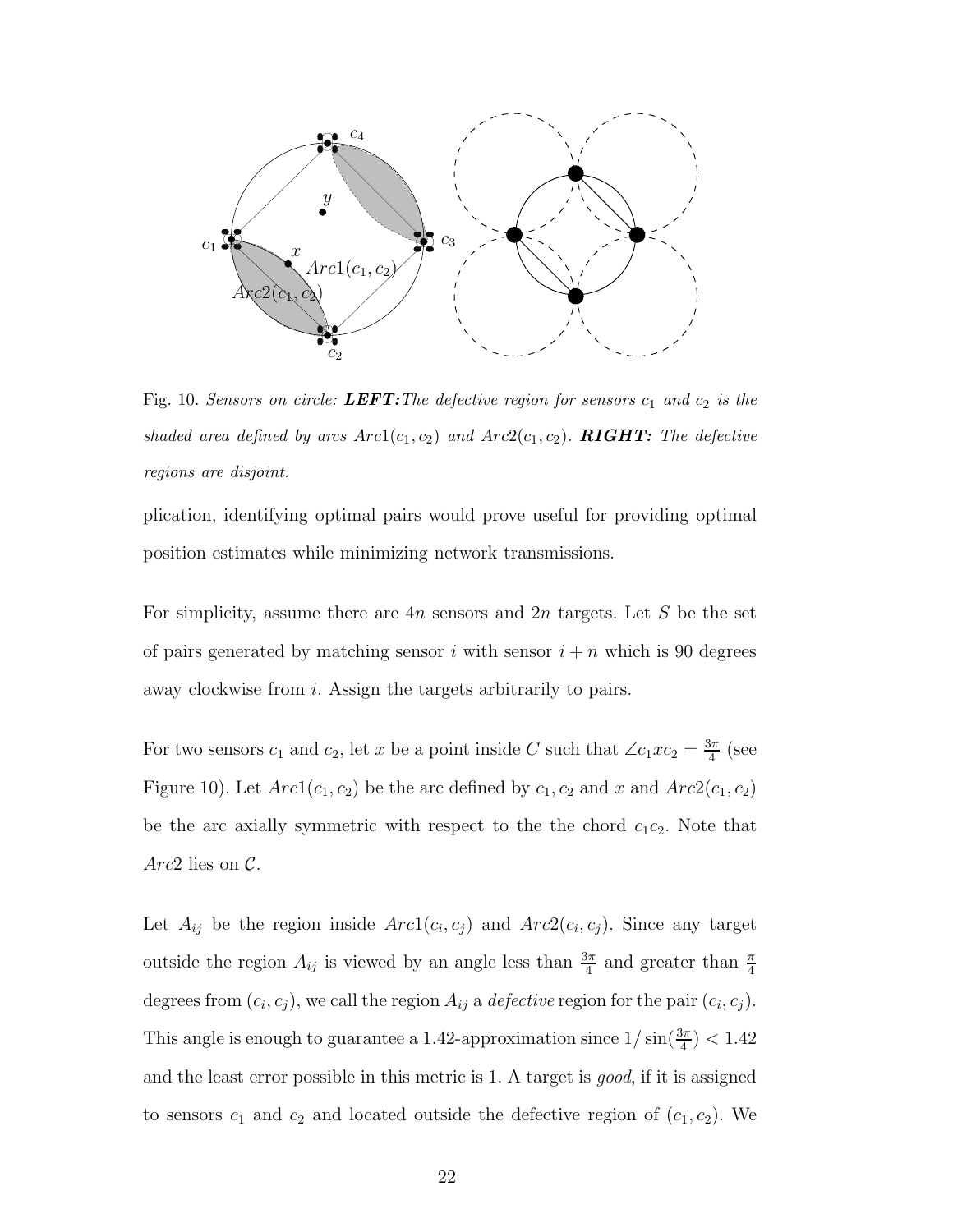

Fig. 11. *Three possible cases for the location of target*  $t_2$ . summarize the properties of defective regions in the following propositions, which can be proven using basic geometric formulas.

**Proposition 14** Any target outside the defective region of sensors  $c_1$  and  $c_2$ is viewed by an angle less than  $\frac{3\pi}{4}$  and greater than  $\frac{\pi}{4}$  from  $c_1$  and  $c_2$ .

**Proposition 15** Let  $c_1, c_2, c_3$  and  $c_4$  be four sensors  $\frac{\pi}{2}$  degrees apart. Defective regions of  $(c_1, c_2), (c_2, c_3), (c_3, c_4)$  and  $(c_4, c_1)$  are disjoint (Figure 10 right).

Having assigned the targets to sensors  $\frac{\pi}{2}$  degrees apart we proceed as follows: We scan the pairs assigned to each target  $t_i$ . Suppose the current pair is  $(c_1, c_2)$ .

Now suppose that  $t_1$  assigned to  $(c_1, c_2)$  is defective (i.e. in the defective region  $A_{12}$  of  $c_1$  and  $c_2$ ). Consider the pair  $(c_3, c_4)$ , such that  $c_3$  (resp.  $c_4$ ) is the antipodal of  $c_1$  (resp.  $c_3$ ) and the target  $t_2$  assigned to  $(c_3, c_4)$ . Figure 11 illustrates the three possibilities based on the location of  $t_2$ .

- if  $t_2 \in A_{34}$ , we swap targets: the new assignment is  $(c_1, c_2, t_2)$  and  $(c_3, c_4, t_1)$ .
- if  $t_2$  is good and outside  $A_{12}$  again we swap targets: the new assignment is  $(c_1, c_2, t_2)$  and  $(c_3, c_4, t_1)$ .
- if  $t_2$  is good and inside  $A_{12}$ , we swap pairs: the new assignment is  $(c_1, c_4, t_1)$ and  $(c_2, c_3, t_2)$ .

The reason we picked the angle as  $\frac{3\pi}{4}$  is to make the defective regions disjoint: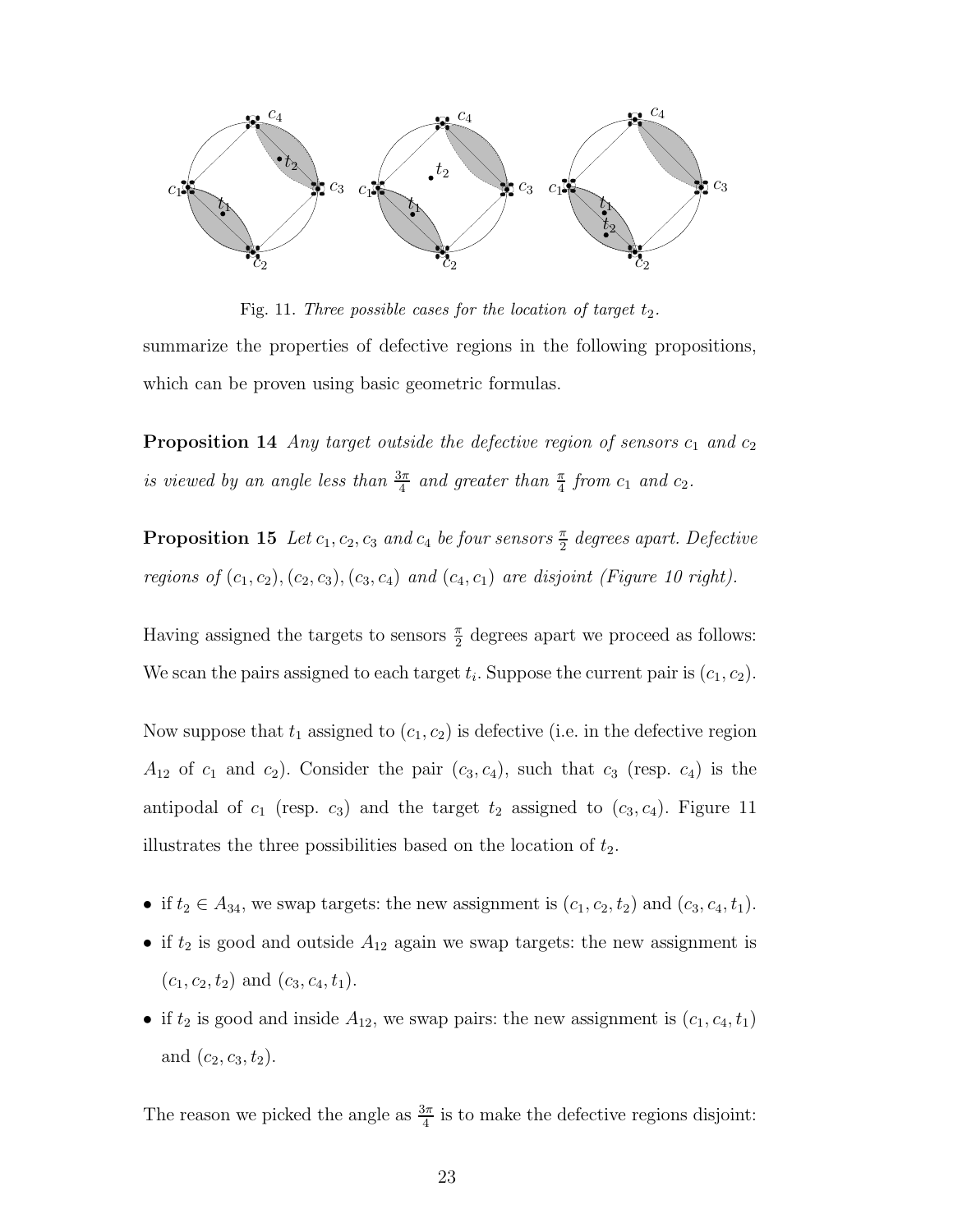As the right illustration in Figure 10 shows, by construction the defective regions only intersect at the sensors. This makes each assignment have an error of 1.42 at most. In addition, once an assignment is modified we never return to it. Therefore this algorithm gives a 1.42-approximation for  $1/\sin\theta$ error metric.

The main result of this section is summarized in the following theorem:

**Theorem 16** There exists an  $O(n)$ -time algorithm that simultaneously gives a 1.42-approximation to minimizing the sum of errors metric as well as minimizing the maximum error metric when the 4n sensors are equally spaced on a circle and the cost of assigning sensors i and j to target k is  $\frac{1}{\sin \angle ikj}$ .

## 3.3.1 Simulation results

In this section, we demonstrate the utility of the algorithm for range sensors on circle for a cooperative localization task.

Target tracking need not be adversarial. In this simulation, n robots are operating within a sensor network defined by  $2n$  range sensors on a circle. The robots rely on pairs of sensor measurements to estimate position. The resulting pair of position estimates are then merged with odometry information to eliminate pose ambiguity. Both the sensor and odometry measurements are corrupted with random Gaussian noise.

Again, three algorithms were modeled. Each initiated with a globally optimal assignment of sensor pairs to targets. In the first, this assignment was maintained throughout the simulation. The second employed a greedy reassignment strategy at each time step. Finally, Algorithm 3 followed the 1.42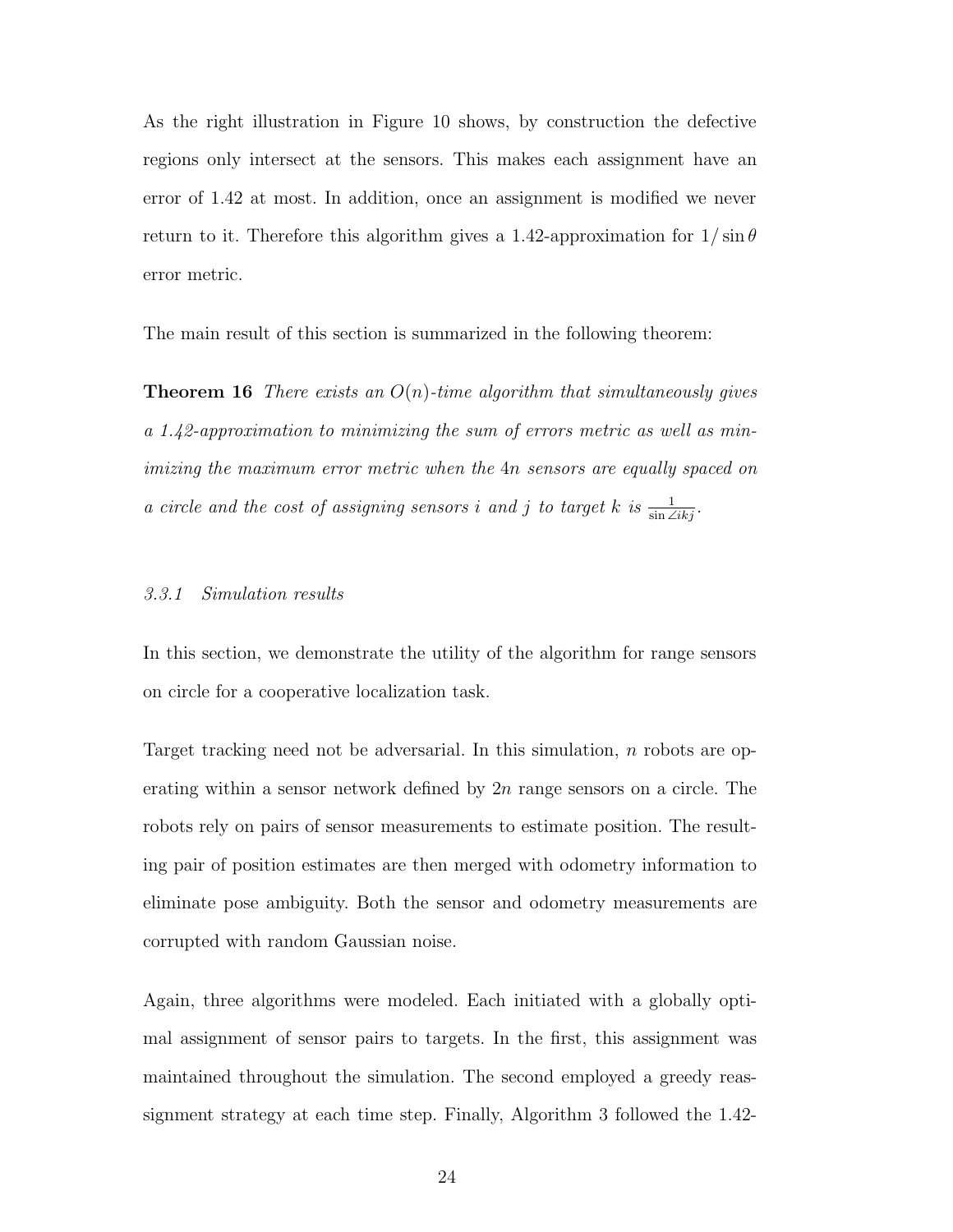approximation presented in Section 3.3. In this case, the sensor pairs assigned to every two targets were chosen from the initial four sensors assigned to the targets. Localization then proceeded with each robot transmitting a position estimate to its assigned sensor pair. The sensor pair in turn transmitted range measurements to the target. These measurements, the knowledge of sensor positions and odometry measurements allowed each robot to estimate its position at each timestep. The procedure then iterated.

Localization performance for the three algorithms is reflected in Figure 12. In this example, 8 robots were tracked by 16 sensors over 10,000 time steps. The robots localized while following pseudo-random trajectories through the network. Results indicate significant improvements in localization performance can be achieved by intelligently assigning targets to sensors.

Both our 1.42 approximation (MSE=68.4,  $\sigma^2 = 29.3$ ) as well as greedy reassignment (MSE=70.9,  $\sigma^2 = 66.8$ ) outperformed static assignment (MSE=87.5,  $\sigma^2 = 49.7$ ). It is interesting to note that while greedy reassignment and our 1.42 approximation have nearly identical performance with respect to mean square error, the performance guarantee of our approach results in a significantly lower variance. It also scales far better computationally  $(O(n)$  vs.  $O(n^3)$  and requires far fewer reassignments (2,206 vs. 61,241 out of 80,000 possible assignments).

#### 3.4 Discussion: Universal Placement

Note that the analysis above shows that the equidistant placement for  $\frac{1}{\sin \theta}$ metric is universal: When the cameras are placed equidistantly, no matter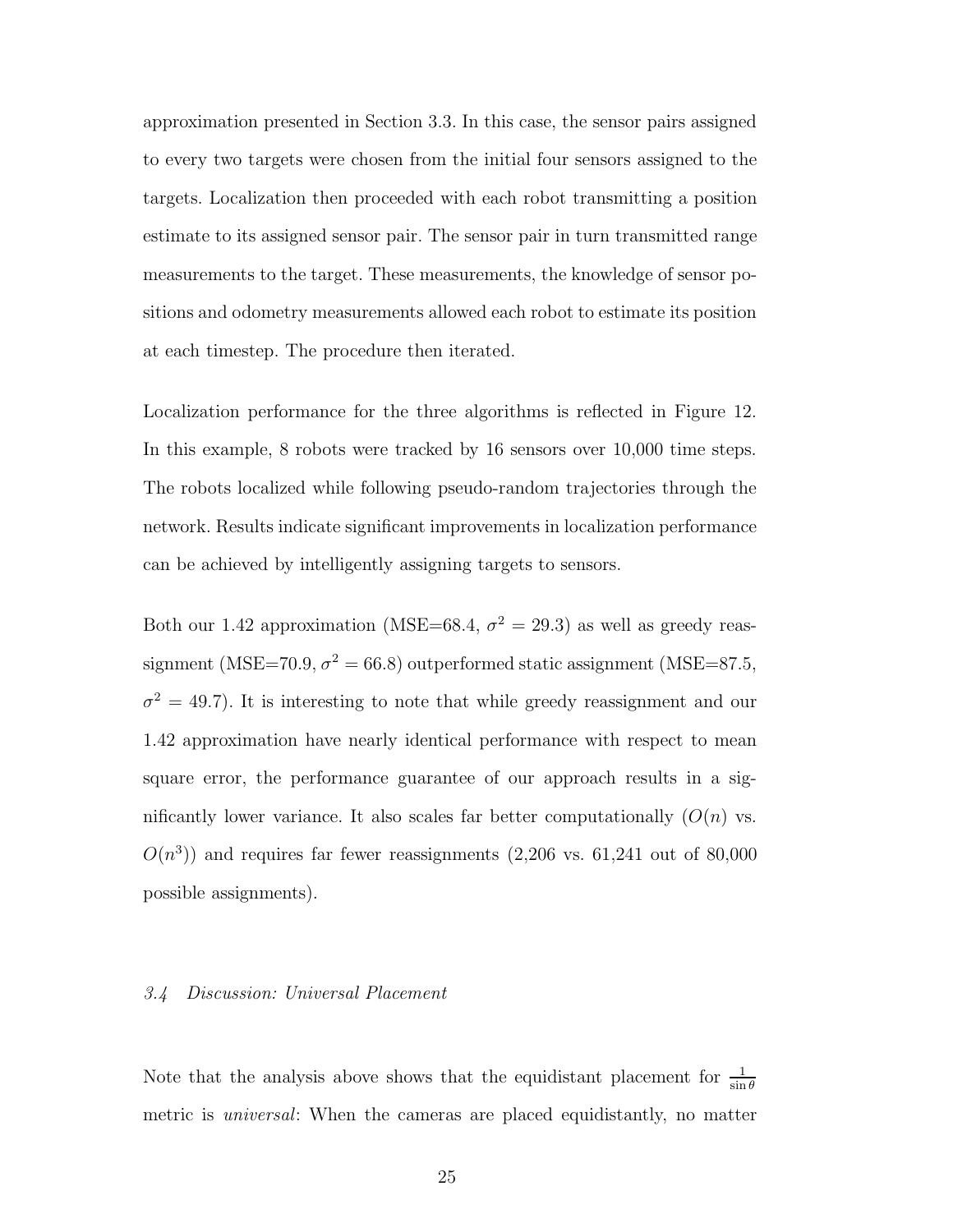



Fig. 12. **Case (a):** A tracking scenario showing robot and sensor positions. **Cases (b)-(d):** Comparison of three algorithms. Histograms of the mean-squared error (MSE) for tracking without reassignment (a), with greedy reassignment (b) and reassignment according to the 1.42-approximation algorithm (c). The latter reduces both MSE and error variance over the alternative approaches.

where the targets are located, our algorithm guarantees a 1.42-approximation to the optimal matchings generated by any placement of sensors on circle.

Similarly, a universal placement for cameras on a line segment  $[x, y]$  for the  $Z/b$  metric would be to put half of the cameras on x and the other half on y,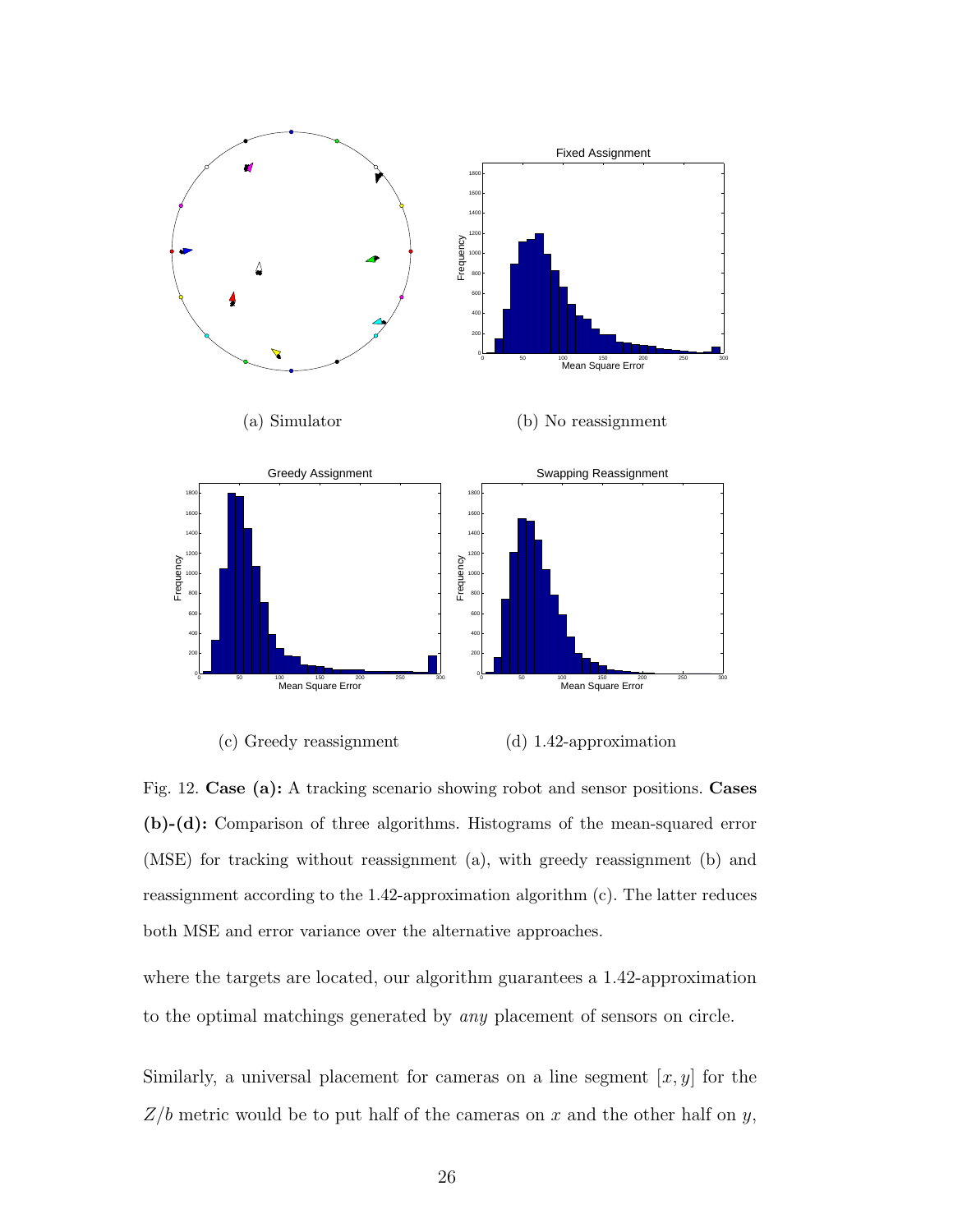which guarantees an optimal assignment for this metric.

### 3.5 Arbitrary Sensor Assignment

The inapproximability of FOA for general sensor assignment lead us to repose it as its "dual" maximization problem. To do this, we define the notion of a *valid track*. An assignment  $(c_i, c_j, t_k)$  is considered a valid track if  $Err(c_i, c_j, t_k) \leq \delta_0$ , where  $\delta_0$  represents an acceptable error threshold predefined by the user. The problem then becomes: Given a set of sensors  $C$  with  $c_i \in C$ , a set of targets T with  $t \in T$ , and an error threshold  $\delta_0$ , construct a set of disjoint assignments A, where  $(c_i, c_j, t_k) \in A$  iff  $Err(c_i, c_j, t_k) \leq \delta_0$ , such that  $|A|$  is maximized.

In addition to arbitrary error metrics, this formulation allows us to deal with occlusions in the scene: If target  $t_j$  is not visible from camera  $c_i$ , we delete all triples that contain both  $c_i$  and  $t_j$  from the set of valid tracks.

| GreedyAssign( $A = \{(c_i, c_j, t_k)\}\$ : valid assignments) |
|---------------------------------------------------------------|
| $S \leftarrow \emptyset$                                      |
| for all assignments $a \in A$                                 |
| if a does not conflict with any assignment in $S$             |
| $S \leftarrow S \cup \{a\}$                                   |
| return $S$                                                    |

Table 3

Greedy algorithm for selecting valid assignments.

When the error metric is arbitrary, this problem is equivalent to *Maximum*  $3-Set$   $Packing$ <sup>3</sup>, which is known to be NP-hard [11]. It is also known that a  $\overline{3}$  Given a 3-set system  $(S, C)$  – a set S and a collection C of size 3 subsets of S, find a maximum cardinality collection of disjoint sets in C.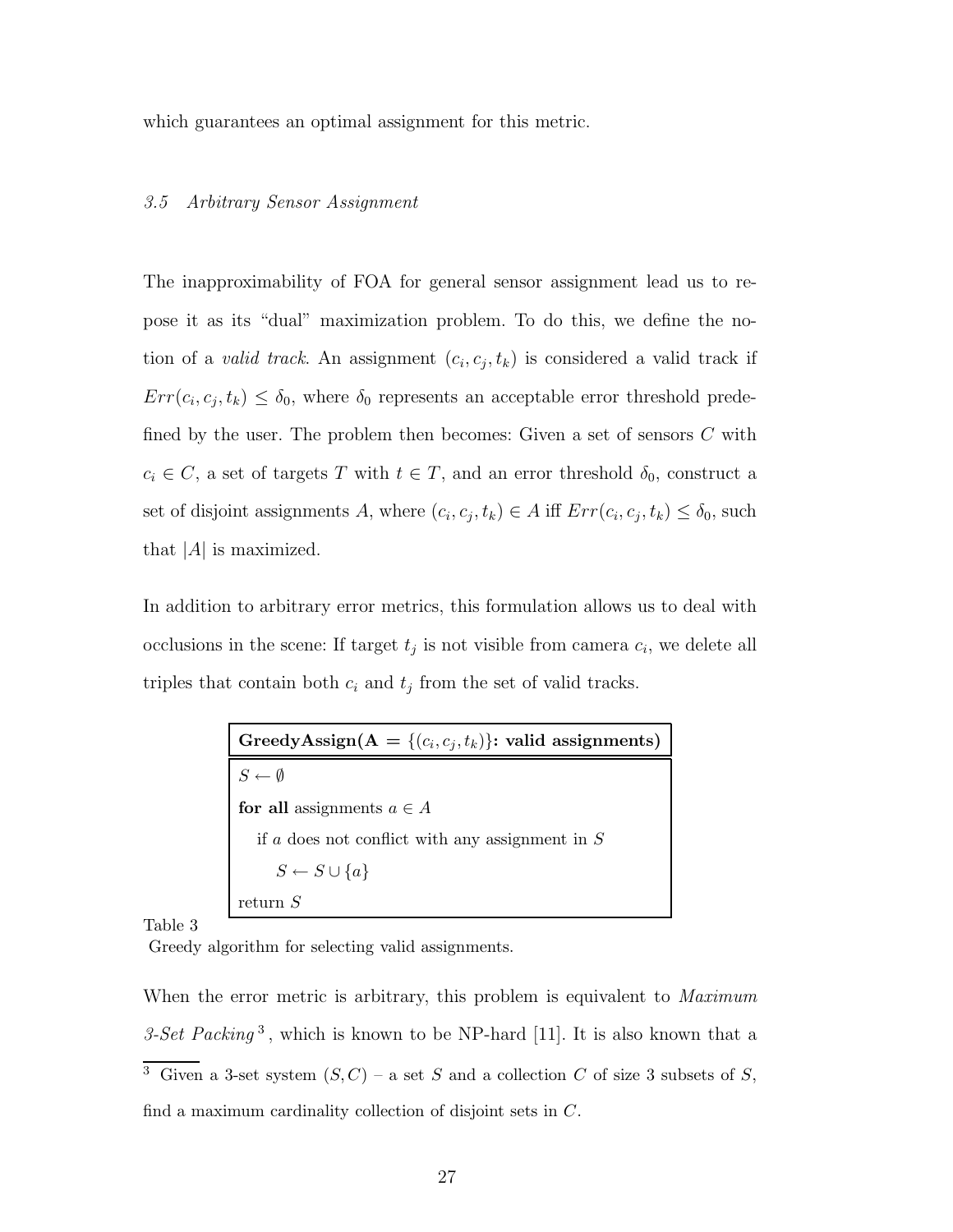simple greedy heuristic (Table 3) which adds any set to the solution as long as it does not conflict is within a factor of 3 of the optimal solution. A 2-locallyoptimal solution is defined as a maximal solution that cannot be improved further by removing any item from the current solution, and attempting to insert two non-conflicting items (Table 4). It has been shown that any 2 locally optimal solution provides a  $\frac{5}{3}$  approximation [15,16]. If  $N = O(n^3)$ is the number of valid tracks, the greedy algorithm can be implemented in  $O(N)$  time, whereas finding a 2-locally optimal solution takes  $O(N^2)$  time. The details of the latter implementation can be found in [15].

| 2-LocalAssign( $A = \{(c_i, c_j, c_k)\}\$ : valid assignments) |
|----------------------------------------------------------------|
| $S \leftarrow GreedyAssign(A)$                                 |
| improved $\leftarrow$ true                                     |
| while improved                                                 |
| improved $\leftarrow$ false                                    |
| for all assignments $a \in S$                                  |
| for all assignments $b, c \in A \setminus S$                   |
| <b>if</b> $S \setminus \{a\} \cup \{b,c\}$ is a valid solution |
| $S \leftarrow (S \setminus \{a\}) \cup \{b, c\}$               |
| improved $\leftarrow$ true                                     |
| return $S$                                                     |

Table 4

A 2-local algorithm for selecting valid assignments. A solution is called a *valid solution* if no two of assignments in the solution contain the same target or camera.

One might suspect that a 2-locally optimal solution would yield an approximation factor better than  $\frac{5}{3}$  for restricted error metrics. However, this is not the case, even for equidistant cameras on the line: Consider the example in Figure 13 with cameras on a line,  $Z/b$  as our error metric and an error threshold  $\delta_0 = 1$ . There are five targets,  $t_1, \ldots, t_5$  and  $z_1 = 9, z_2 = 7, z_3 = 5, z_4 = 3$ and  $z_5 = 1$ . Ten cameras  $c_1$  to  $c_{10}$  are located at  $x = 1, \ldots, 10$ . Optimum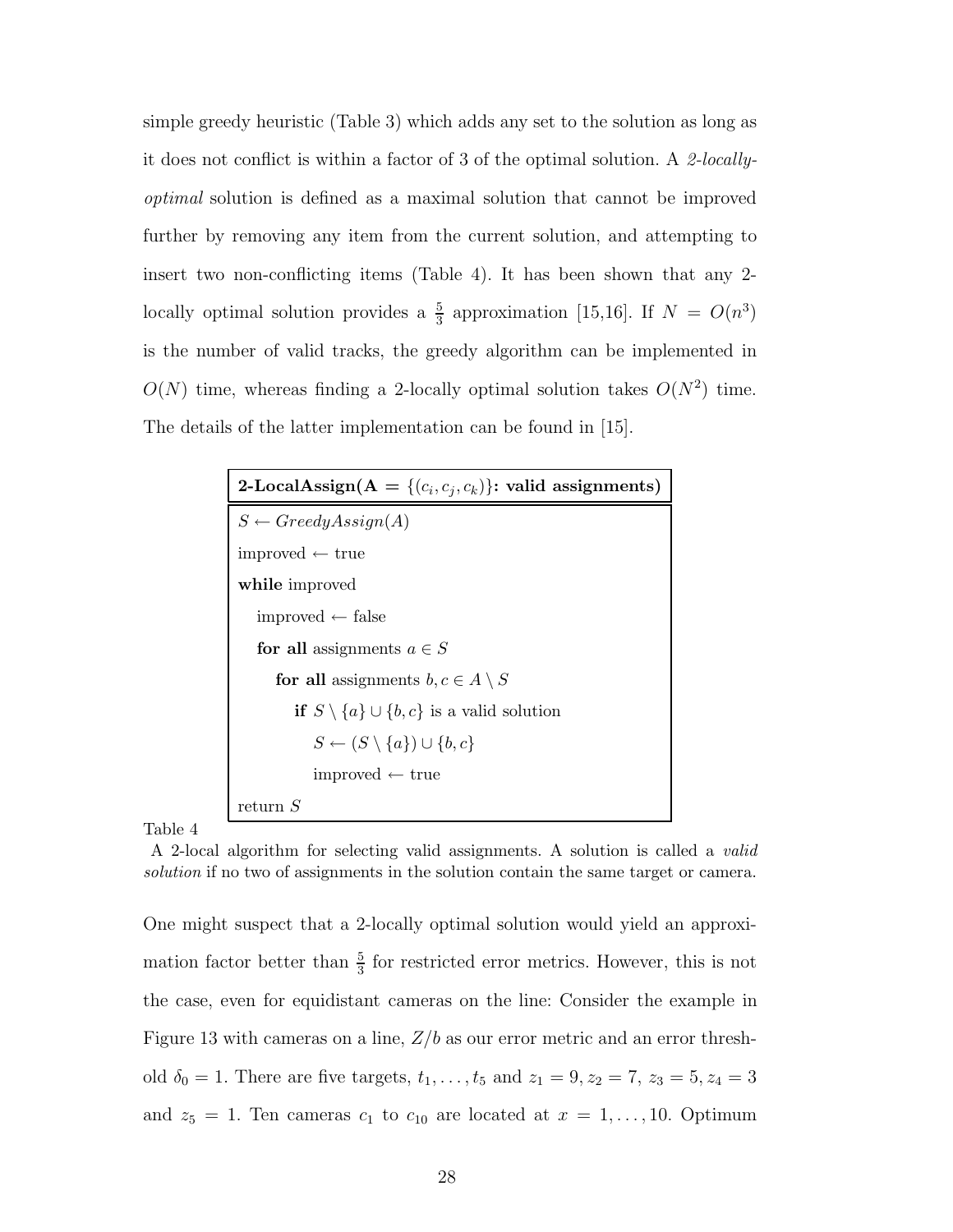packing is five targets with  $(t_1, 1, 10)$ ,  $(t_2, 2, 9)$ ,  $(t_3, 3, 8)$ ,  $(t_4, 4, 7)$  and  $(t_5, 5, 6)$ , represented by the nodes of the conflict graph shown on the left in Figure 13. Suppose our solution is  $(t4, 3, 6)$ ,  $(t5, 8, 9)$  and  $(t3, 5, 10)$ . Note that it is not possible to remove a triple from this solution and insert two, therefore it is 2-locally optimal. But this implies a  $\frac{5}{3}$  approximation, which shows that the analysis is tight. It is possible to generalize this example to  $5k$  targets, just by replicating  $k$  instances of the same example and putting them on the top of each other. Thus, the  $\frac{5}{3}$  lower bound is tight even for equi-spaced cameras on a line.

In the next section, we investigate the utility of the greedy and 2-local algorithms through simulations.



Fig. 13. **Left:** *An instance of FOA.* **Right:** *The conflict graph for the optimal solution and a 2-local solution: The nodes on the left (resp. right) represent the optimal (resp. 2-local) solution. There is an edge between two nodes if the assignments conflict. In this case, a 2-local solution gives a*  $\frac{5}{3}$  *approximation, showing that the analysis is indeed tight.*

#### 3.5.1 Simulation results

In this last simulation, we examined the arbitrary sensor placement problem as outlined in Section 3.5. For this example, 20 cameras were distributed roughly uniformly on the plane and charged with tracking 10 targets. Here,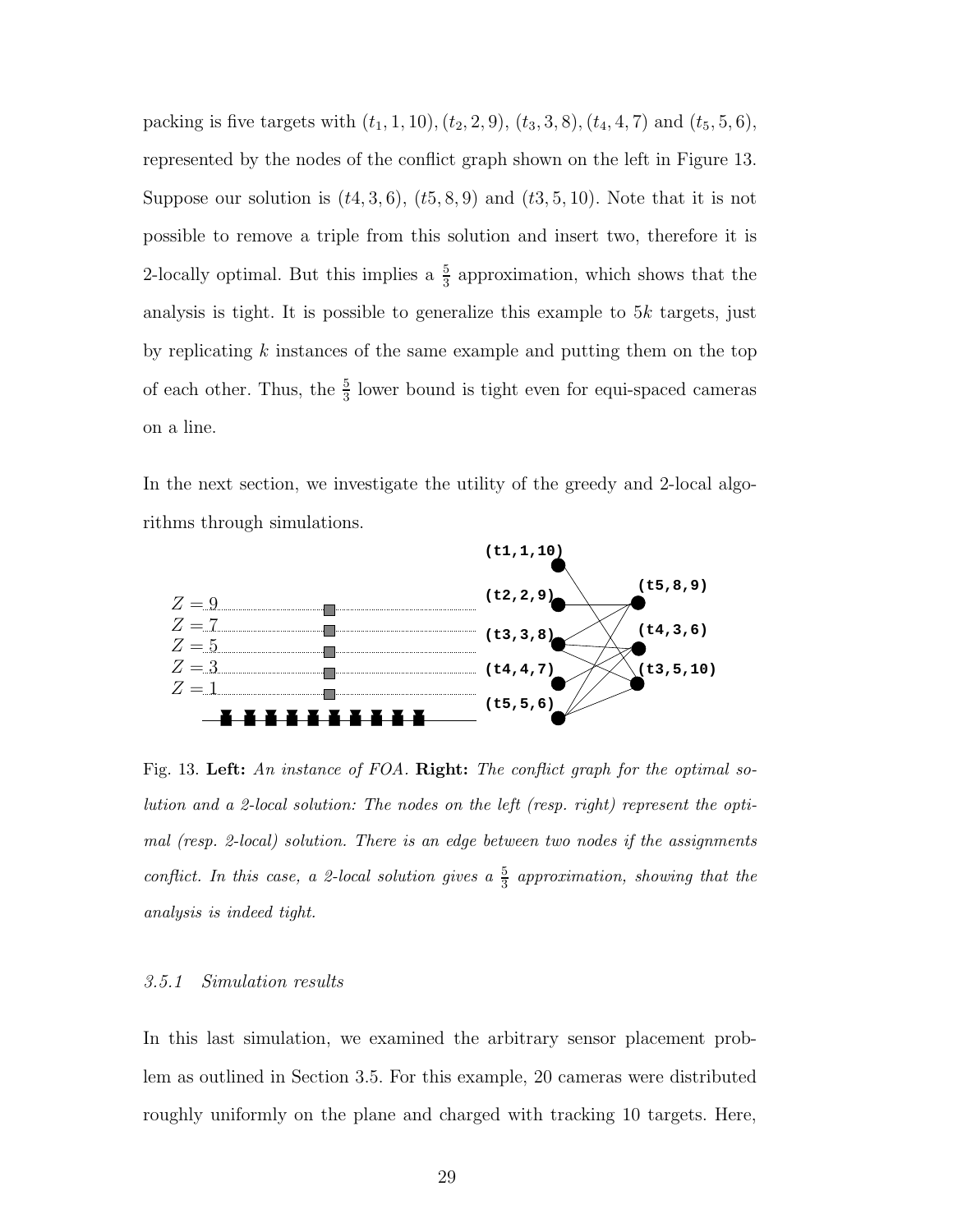the objective was to maximize the number of valid tracks, in contrast to the error minimization objective of previous simulations. Targets followed random trajectories, and were tracked in simulation using particle filters. The respective particle sets were employed to generate a numerical error metric for the targets as discussed in [17].

Two algorithms were investigated for this maximization approach. The first employed a greedy assignment strategy, and the second a 2-locally optimal approach as discussed in Section 3.5. The latter took the greedy solution as input, and as a consequence could only improve on its performance. Reassignment was made for both algorithms at each time-step. Several trials were conducted corresponding to sparse and dense solution sets. Data from a representative trial can be found in Figure 14.

In each trial, the 2-local solution improved over greedy by 5-15%. As expected, the larger improvements corresponded to dense solution sets - i.e. when there were more opportunities for finding local improvements. These results are by no means encompassing, and provide only insights into expected performance which is a function of too many variables to address here. However, they imply that unless the guarantee of improved performance is critical, the greater computational complexity of 2-local may not be warranted by the expected performance improvement over greedy for real-time applications.

## **4 Conclusions and Discussion**

In this paper, we have introduced the focus of attention problem and studied the algorithmic aspects of managing the attention of a group of distributed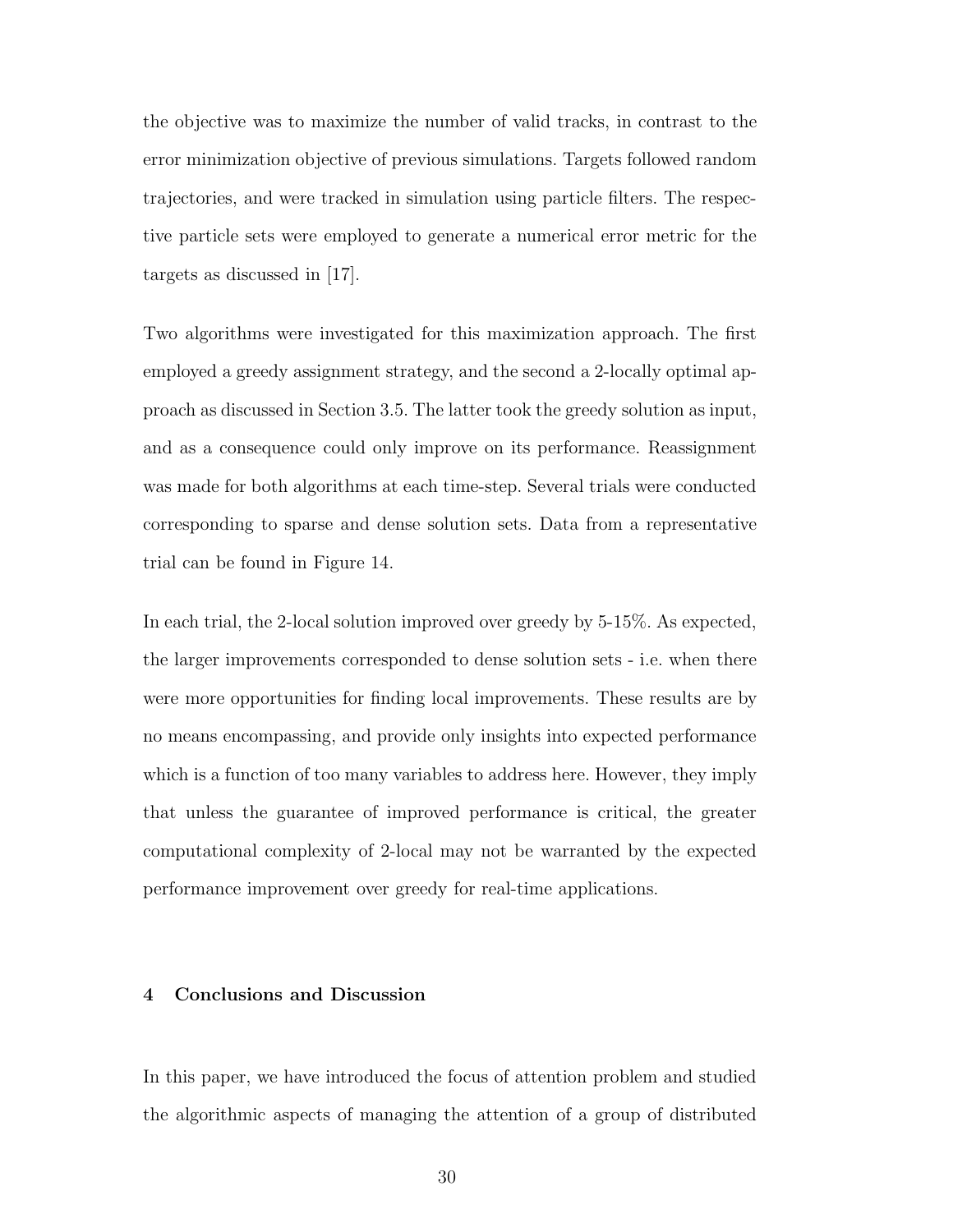

Fig. 14. **Left:** *Simulator snapshot for 2-local assignment trial.* **Center, Right:** *The number of valid tracks recovered for greedy and 2-local search strategies. In this example, 2-local improved over greedy by on average 15%.*

sensors. We observed that for a general cost metric, the problem is NP-hard and not well approximable. However, for constrained geometric cases we were able to exploit relations between the sensor geometry and corresponding error metrics. From this, we obtained: a 2-approximation for stereo cameras constrained to the same baseline, a PTAS solution for the same geometry when the cameras are spaced equidistantly, and a 1.42-approximation for  $4n$ -range sensors equi-spaced on the circle. For arbitrary sensor placement, we reposed the problem in a maximization vein. Using results from maximum set-packing, we obtained a  $\frac{5}{3}$ -approximate solution. This was implemented in simulation, and its performance contrasted against a greedy approach.

Adjusting the focus of attention of the sensors reduces the overall tracking error significantly. This is true when applied to both direct and filtered estimation problems, as demonstrated in sections 3.2.3 and 3.3.1, respectively. The 2-approximation for stereo cameras and the 1.42-approximation for range sensors have several desirable attributes. Their matchings have twofold approximation guarantees; the sums of errors are bounded, as are the individual target errors. Additionally, they are readily implemented, and are inexpensive both computationally  $(O(n \log n)$  and  $O(n)$ , respectively) and in terms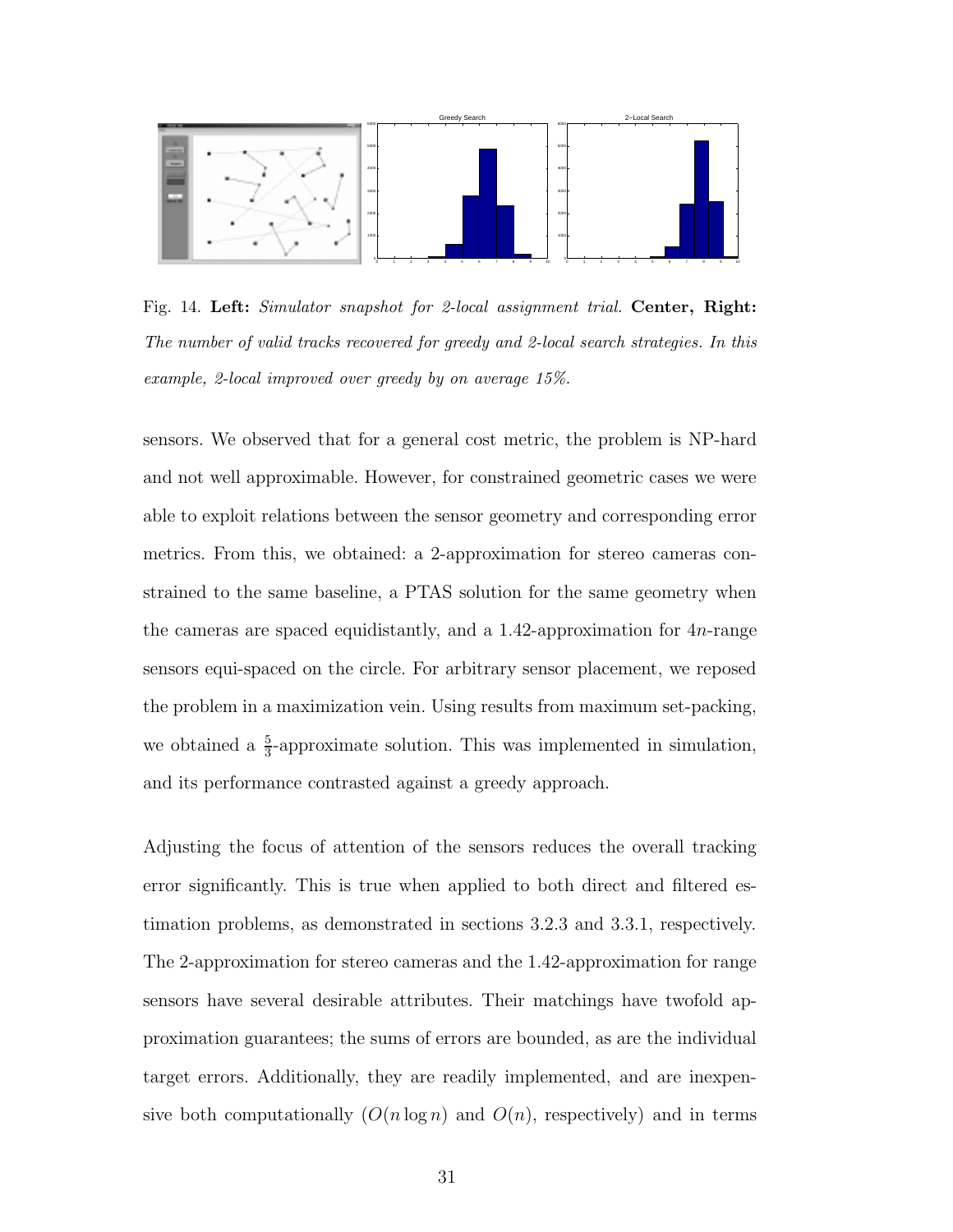of network communications  $(O(n))$ . In simulation, both showed significant improvements in performance over greedy/static assignment strategies. The constraints to geometry are restrictive but still useful, and we are currently working to extend these to additional configurations.

Empirical results for arbitrary sensor placement simulations indicate on average a 5-15% improvement for the  $\frac{5}{3}$ -approximate solution over a greedy approach. However, the former is more expensive computationally (quadratic vs. linear in the number of valid tracks). As a consequence, a greedy strategy may be preferred for real-time applications.

While we feel these results provide a solid theoretical footing for the FOA problem, there is still significant room for future work. Using our error metrics, sensor configurations are limited to restricted geometries. This is addressed to a point by our  $\frac{5}{3}$ -approximate solution for arbitrary sensor placement. However, it relies upon an alternate objective function (maximizing low error tracks rather than minimizing the total error). Strategies for minimizing the tracking error under general sensor placement is the topic of ongoing work.

In the general FOA formulation, we have not addressed the subject of occlusions. We have assumed that the individual targets are neither occluded by one another, nor by clutter in the environment. Such an assumption is unrealistic. However, the estimates from each sensor/target triple need not be used as direct estimates for target positions. Rather, they can serve as inputs to traditional Bayesian filters (i.e. Kalman or particle) which yield estimates of the target pose. The latter has shown robustness for tracking features in a cluttered image [18]. For the arbitrary sensor placement problem, general visibility constraints (range, occlusions, etc.) can also be accommodated by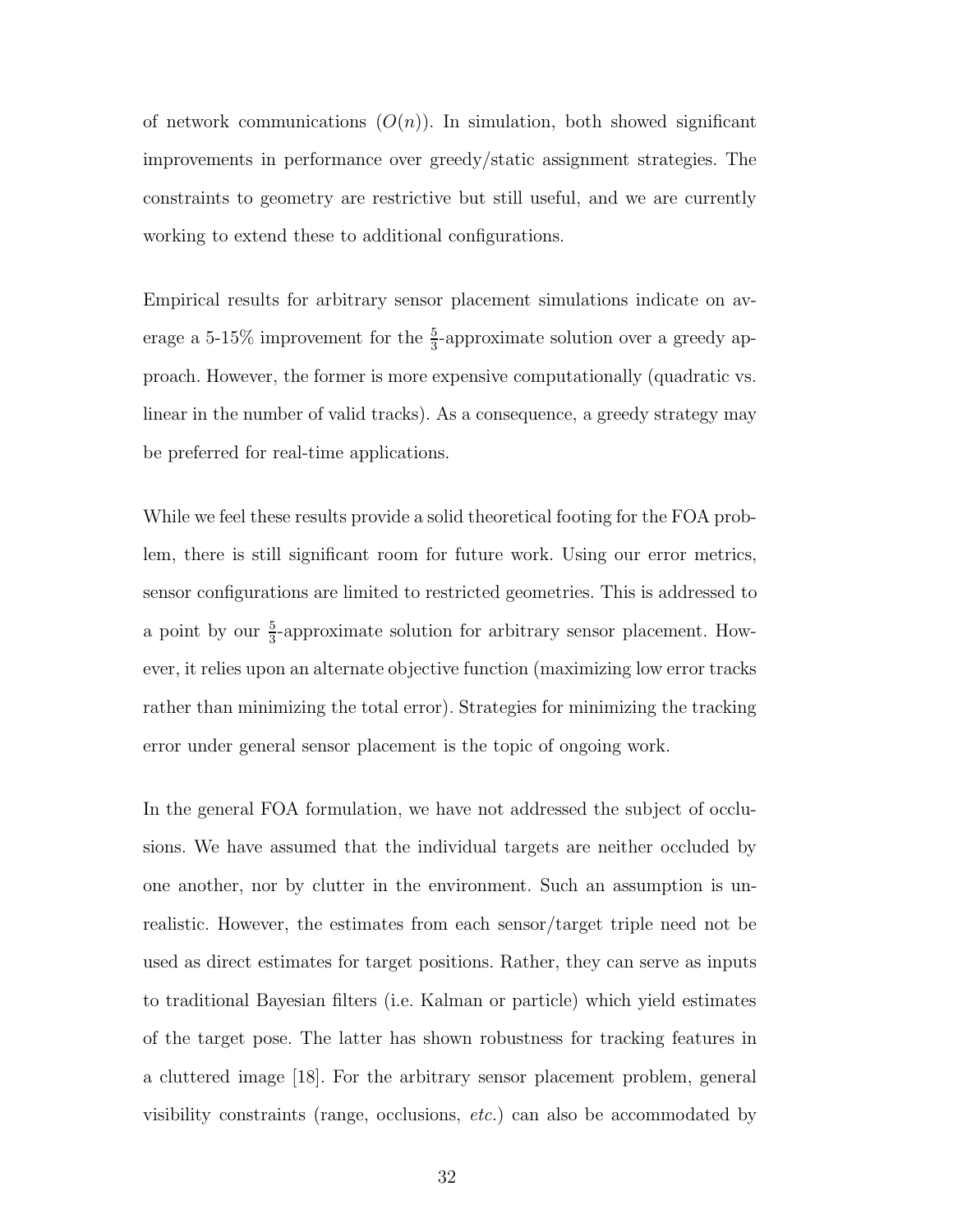merely eliminating the corresponding triples from the feasible set of assignments.

Finally, we have only considered the case where each sensor is constrained to track a single target during each time step. Such an approach is relevant for pan-tilt-zoom cameras, or when the computational requirements of the tracking algorithm support only a single target assignment. We have not addressed the case where multiple targets are visible within a single camera's field of view. We hope to answer such questions in our future research.

### **A A note on error measures**

In this section, we present a brief discussion on the error functions used in the paper. Our presentation is based on [19].

Suppose we have a function  $y = f(x)$  that is used for estimating the position of the targets, y, given the observable x. Here, both x and y can be vectors. If the error is unbiased, a small error  $\epsilon$  in the measurement x propagates to our estimation as  $y' = f(x + \epsilon) \approx f(x) + J\epsilon$  where J is the Jacobian of f. Throughout the paper we use the determinant of the covariance of the transformed variable  $y$  as an analytical error function:

$$
Cov_y = J \cdot Cov_x \cdot J^T \tag{A.1}
$$

#### A.1 Stereo cameras

Given a point  $X = [x \ y \ z]$  in 3D, let  $(u_1, v_1)$  and  $(u_2, v_2)$  be the coordinates (in pixels) of the projection of X onto the image plane of two cameras. If the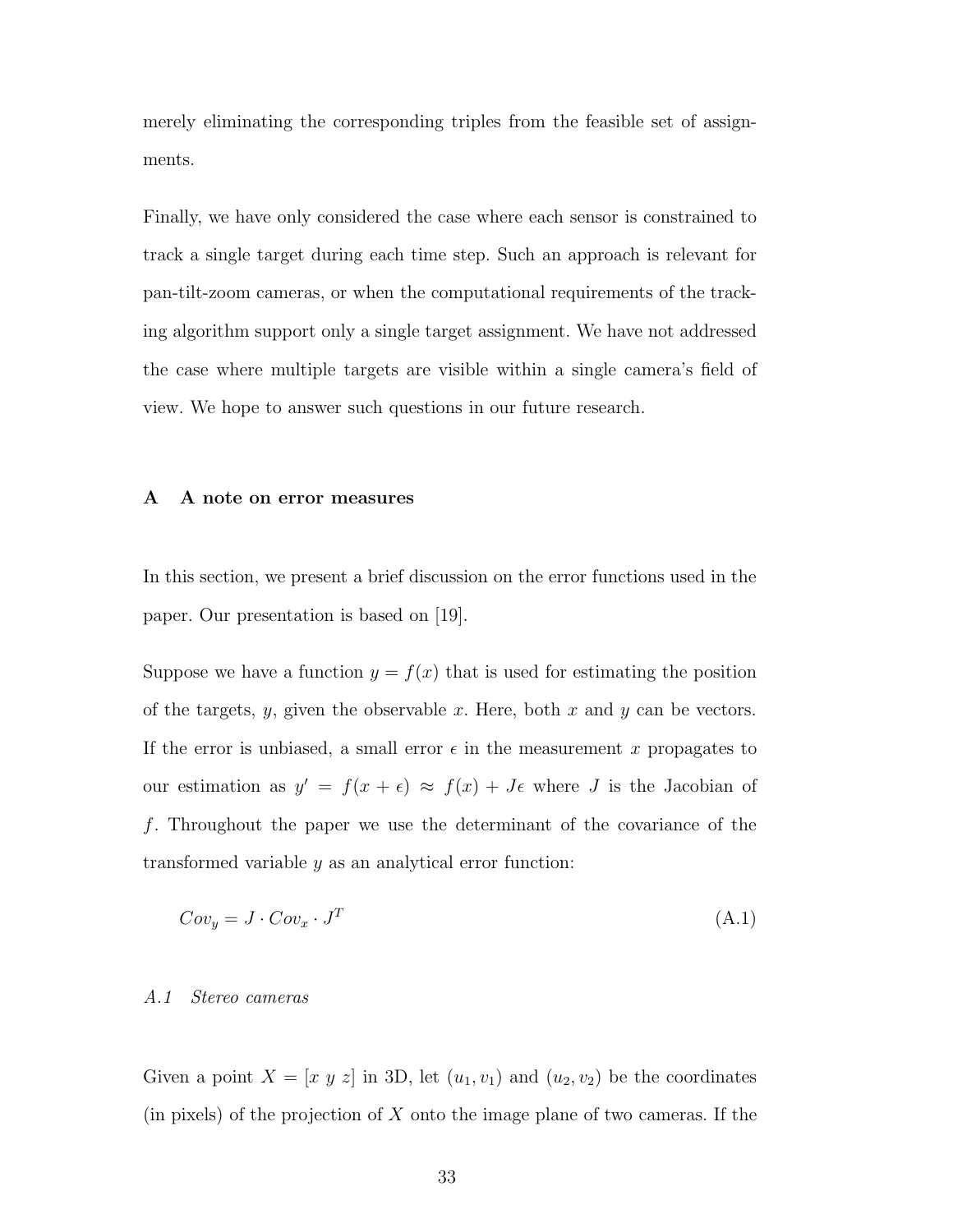two images are rectified, we have  $v_1 = v_2$ . It is commonly assumed that the observation in  $v$  is error-free. Hence, the depth of the world point,  $z$ , can be estimated by

$$
z = \frac{bf}{|u_1 - u_2|} \tag{A.2}
$$

where  $f$  is the focal length of the cameras,  $b$  is the baseline and the quantity  $d = |u_1 - u_2|$  is called the disparity. By defining  $\delta = d/f$  and taking the derivatives with respect to  $\delta$ , we obtain the standard deviation of the depth as:

$$
\sigma_z = \frac{Z^2}{b} \sigma_\delta \tag{A.3}
$$

Hence, the propagation of error in disparity measurements to the depth estimation is proportional to the quantity  $\frac{z^2}{b}$ .

## A.2 Range sensors

Let  $\vec{r_1} = [x_1, y_1]$  and  $\vec{r_2} = [x_2, y_2]$  be the coordinates of two sensors that measure their distances,  $r_1$  and  $r_2$ , to the target located at  $\vec{r} = [x, y]$ . Hence, we have the measurements:

$$
r_i = \sqrt{(x - x_i)^2 + (y - y_i)^2}, \qquad i = 1, 2
$$
\n(A.4)

By taking derivatives with respect to  $x$  and  $y$ , the determinant of the jacobian can be shown to be:

$$
|J|^{-1} = \frac{|\vec{r_1}||\vec{r_2}|}{\vec{r_1} \times \vec{r_2}} = \sin(\theta)
$$
\n(A.5)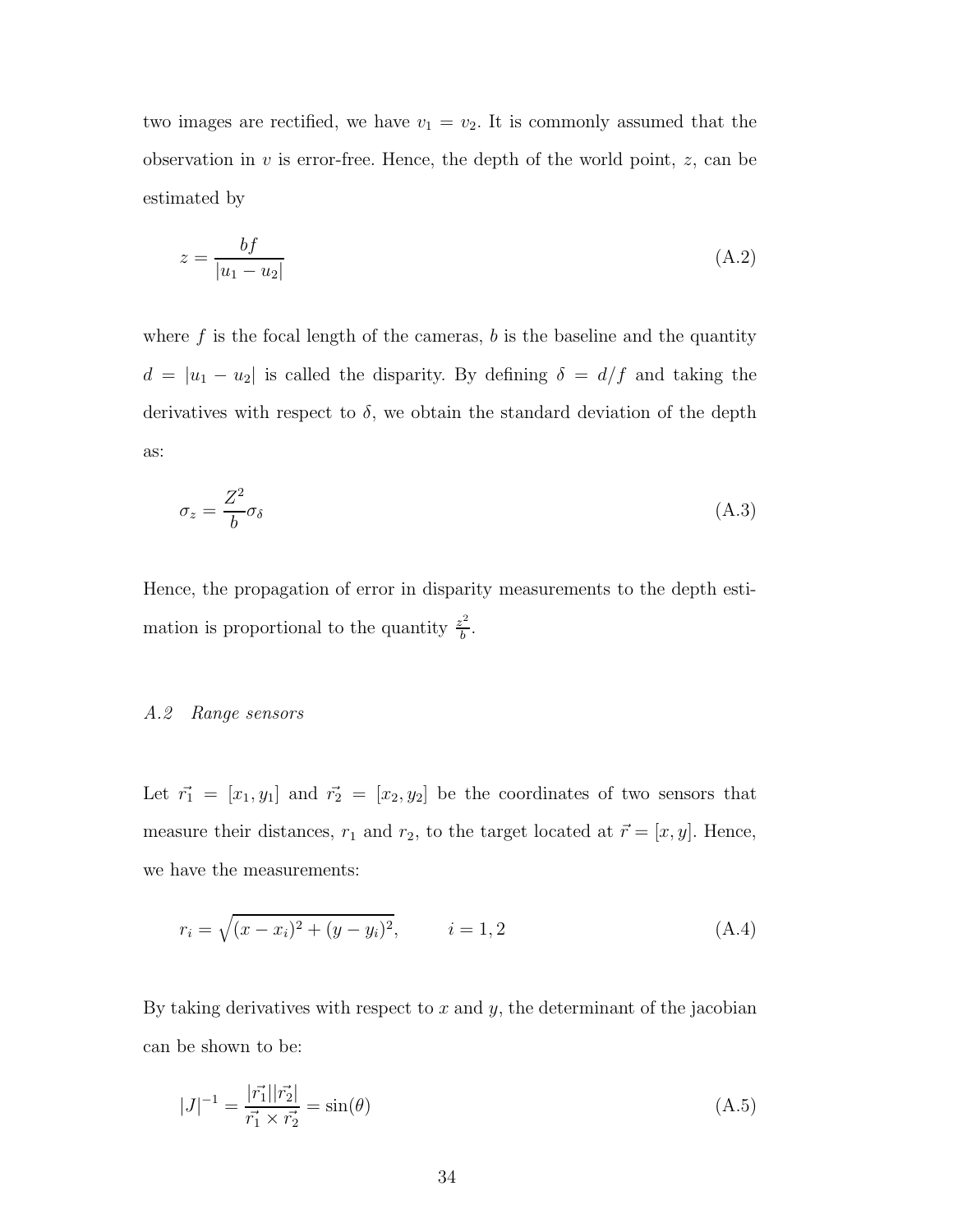where  $\theta$  is the angle between the two vectors  $\vec{r} - \vec{r_1}$  and  $\vec{r} - \vec{r_2}$ .

## **References**

- [1] DHS HSARPA automated scene understanding bidders conference, Washington, DC (April 2004).
- [2] Y. Bar-Shalom, X. Li, T. Kirubarajan, Estimation with applications to tracking and navigation, John Wiley, 2001.
- [3] S. Majumder, S. Scheding, H. Durrant-Whyte, Multi-sensor data fusion for underwater navigation, Robotics and Autonomous Systems 35 (1) (2001) 97– 108.
- [4] G. Dissanayake, P. Newman, H. Durrant-Whyte, M. Csorba, A solution to the simultaneous localization and map building, IEEE Transactions on Robotics and Autonomation 17 (3) (2001) 229–241.
- [5] S. Thrun, A probabilistic online mapping algorithm for teams of mobile robots, International Journal of Robotics Research 20 (5) (2001) 335–363.
- [6] S. Thrun, D. Fox, W. Burgard, F. Dellaert, Robust monte carlo localization for mobile robots, Artificial Intelligence 128 (1-2) (2000) 99–141.
- [7] J. Cortés, S. Martínez, T. Karatas, F. Bullo, Coverage control for mobile sensing networks, in: Proceedings of the IEEE International Conference on Robotics and Automation, Arlington, VA, 2002, pp. 1327–1332.
- [8] B. Jung, G. Sukhatme, Multi-target tracking using a mobile sensor network, in: Proceedings of the IEEE International Conference on Robotics and Automation, Washington, DC, 2002, pp. 1050–1055.
- [9] B. Horling, R. Vincent, R. Mailler, J. Shen, R. Becker, K. Rawlins, V. Lesser, Distributed Sensor Network for Real Time Tracking, in: Proceedings of the 5th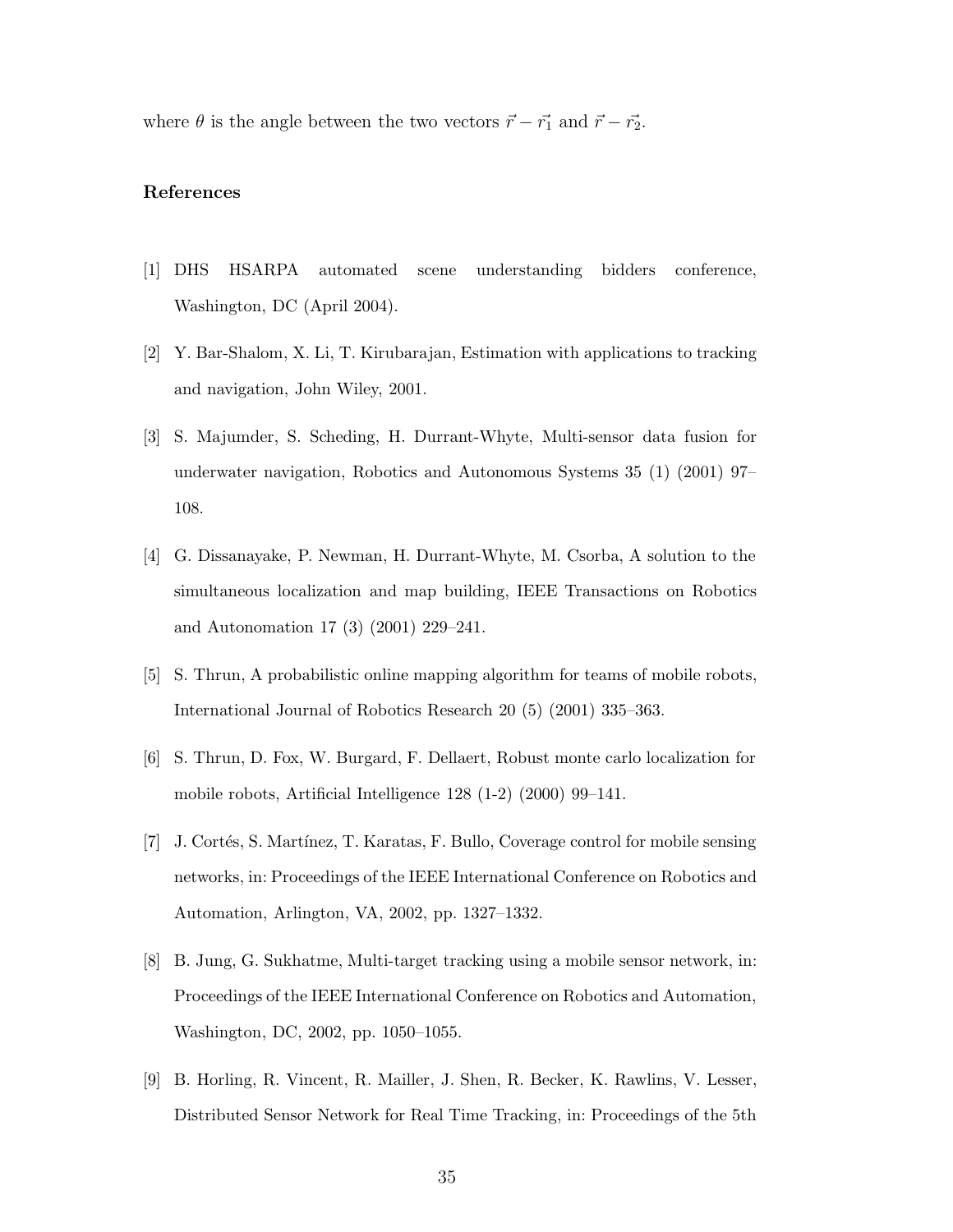International Conference on Autonomous Agents, ACM Press, Montreal, 2001, pp. 417–424.

URL http://mas.cs.umass.edu/paper/199

- [10] D. S. Hochbaum, Approximation algorithms for NP-hard problems, Boston : PWS Pub. Co., 1997.
- [11] M. R. Garey, D. S. Johnson, Computers and Intractability: A Guide to the Theory of NP-Completeness, Freeman, San Francisco, CA, 1979.
- [12] Y. Crama, F. C. R. Spieksma, Approximation algorithms for three-dimensional assignment problems with triangle inequalities, European J. Oper. Res. 60 (1992) 273–279.
- [13] R. Burkard, R. Rudolf, G. Woeginger, Three-dimensional axial assignment problems with decomposable cost coefficients, Discrete Applied Mathematics 65 (1996) 123–139.
- [14] D. Goossens, F. Spieksma, On the focus of attention problem, personal communication (2004).
- [15] M. Halldorsson, Approximating discrete collections via local improvements, Proc. of Sixth SIAM/ACM Symposium on Discrete Algorithms (1995) 160– 169.
- [16] G. Yu, O. Goldschmidt, Local optimality and its application on independent sets for k-claw free graphs, Journal of Combinatorial Optimization (1997) 151– 164.
- [17] J. Spletzer, C. Taylor, A framework for sensor planning and control with applications to vision guided multi-robot systems, in: Computer Vision and Pattern Recognition Conference, Kauai, Hawaii, 2001.
- [18] M. Isard, A. Blake, Condensation conditional density propagation for visual tracking, International Journal of Computer Vision 29-1 (1998) 5–28.